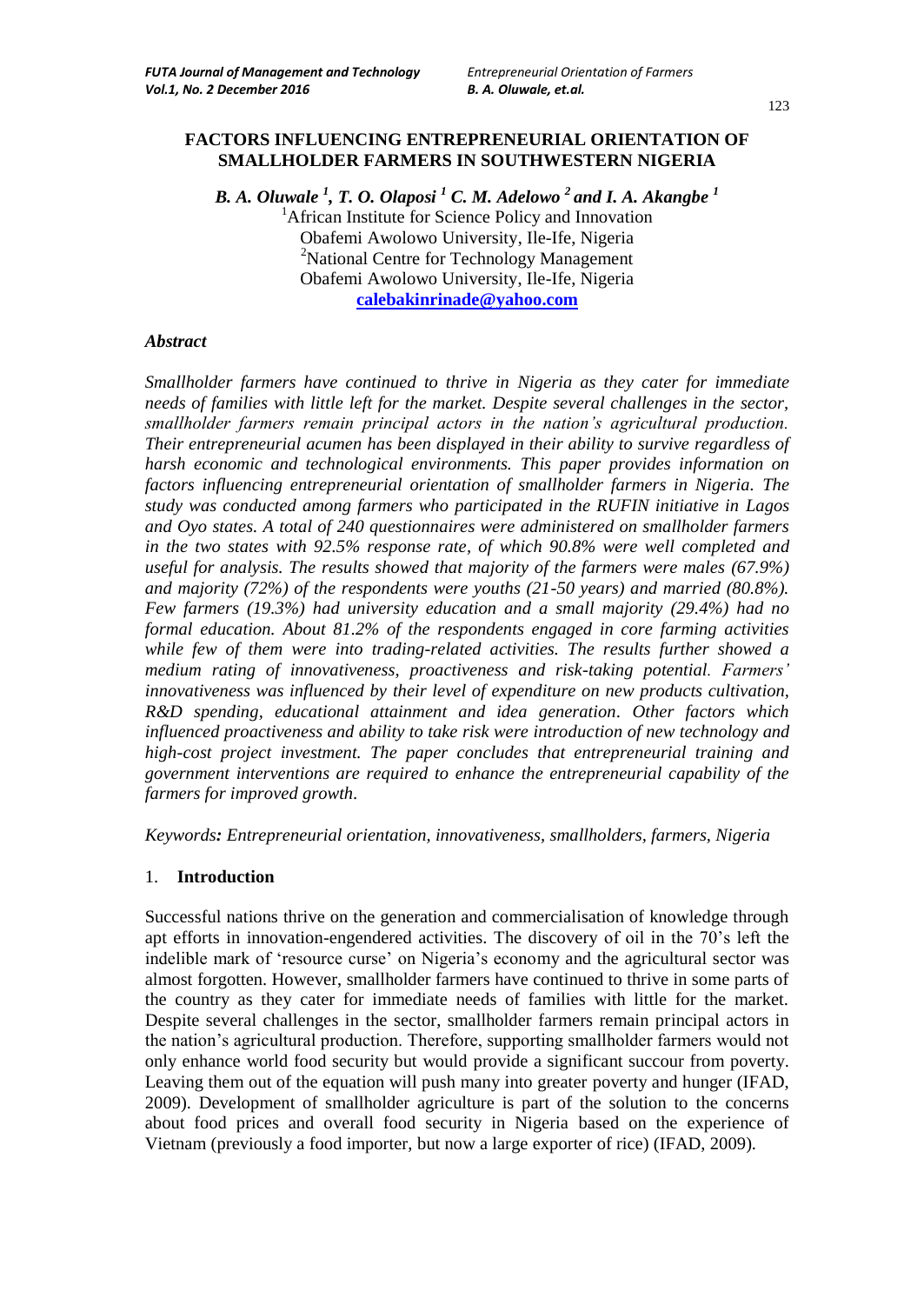With the emergence of rural development as a consolidated path for agricultural development, improvement on the agricultural practices along the line of the value chains has been considered part of the strategies for boosting productivities among the smallholders. Currently, direct selling enjoys strong synergies with agro-tourism and ecotourism (Vesala & Jarkko, 2008). Direct-selling on the farm and at farmers" markets, which strengthens production and food consumption, are very widespread activities. Diversification of farming activities along value chains requires efforts which are determined by farmers" entrepreneurial orientation and interest. Entrepreneurial orientation (EO) refers to the processes, practices, and decision-making activities that lead to new entry; this is essential to entrepreneurship (Lumpkin & Dess, 1996). EO emerges from a strategic-choice perspective which asserts that new-entry opportunities can be successfully undertaken by "purposeful enactment" (Van de Ven & Poole, 1995). This involves the intentions and actions of key players functioning in a dynamic generative process aimed at new-venture creation. The key dimensions that characterize EO include a propensity to act autonomously, a willingness to innovate and take risks, and a tendency to be aggressive toward competitors and be proactive relative to marketplace opportunities (Lumpkin & Dess, 1996). Farmers can be integrated vertically into a chain of value or they can diversify their economic activities (Carter, 2003; McElwee, 2006; Haugen & Vik, 2008; McElwee & Bosworth, 2010), depending on a range of factors which drive their entrepreneurial intentions.

It should be noted that farming is not a homogeneous sector; farmers operate in a complex, multi-faceted environment which is tightly constrained and regulated. This environment acts as a significant barrier to entrepreneurial activity (Carter, 2003; McElwee, 2008). Although it has been established that EO is positively correlated with overall farmers" performance (Kabiri & Mokshapathy, 2012), an important challenge for the agricultural sector is the facilitation and development of farmers' entrepreneurial and organisational capacities and attitudes which require economic support and a greater emphasis on education and training (McElwee, 2006). Therefore, this paper highlights specific factors influencing entrepreneurial orientation of smallholder farmers in Nigeria. The paper is divided into five sections. The next section addresses literature review followed by the methodology adopted for the study. The fourth section discusses the findings and the paper concludes with policy recommendations.

#### **2. Literature Review**

Farming techniques and environments affect farm businesses and lives of farmers. There is also a growing demand not only for changes in food production techniques but also in non-agricultural functions and services; indeed, increased farm diversification is seen as a necessary development. Diversification requires the application of new technology and it opens new markets or opportunities for farmers. This array of opportunities requires that farmers develop adaptation strategies and increased innovation through entrepreneurship for maximum benefits (Vik & McElwee, 2011).Within the context of this paper, a farmer is defined as someone who owns, rents, or manages a farm with more than 0.5 hectares (ha) of cultivated land (Vik  $\&$  McElwee, 2011) and entrepreneurship is the process of establishing a farm venture and running it. The farm ventures vary in terms of operation ranging from animal rearing, land cultivation and being involved in its associated marketing activities. Though the extent to which farmers are entrepreneurial is contested, Carter (1998) observed that farmers have traditionally been entrepreneurial. Carter and Rosa (1998) further argue that farmers are primarily business owner–managers, and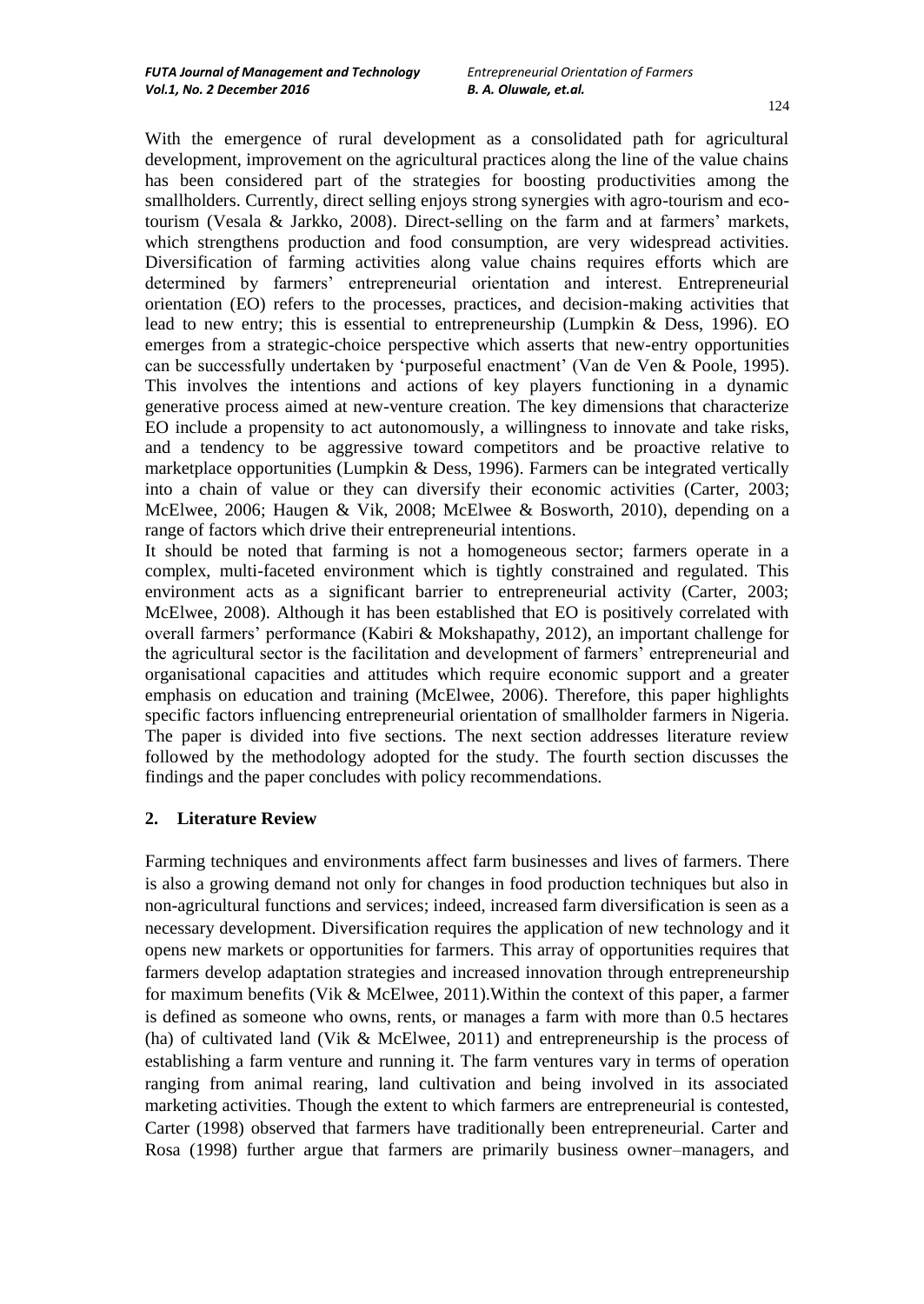farms therefore can be characterised as businesses. Carter draws parallels between portfolio entrepreneurship in non-farm (business) sectors and farm pluri-activity, suggesting that farmers have multiple business interests, and these foster employment creation and rural economic development. The necessity of entrepreneurial culture among farmers in the agricultural sector has been recently recognized as an important component of food production and venture creation (Bergevoet Giesen, Saatkamp, van Woerkum & Huirne, 2005; McElwee & Bosworth, 2010; Díaz-Pichardo, Cantú-González & López-Hernández, 2010; Díaz-Pichardo, Cantú-González, López-Hernández & McElwee 2012; and Kabiri & Mokshapathy, 2012). Agriculture and entrepreneurship are tools for reducing poverty, especially among agriculturally educated youths (Osikabor et al., 2011). It has been argued that spurring innovation and growth in the agricultural sector requires high entrepreneurial capabilities among farmers (Marsden & Smith, 2005; Pyysiäinen, Anderson, McElwee & Vesala, 2006). Policy makers and researchers have identified farmers" unions and advisory services as important mechanisms for improving farmers" entrepreneurial skills. So, small holders have been advised, like micro firms, to be entrepreneurial in their farming approach in order to increase production (Bjerke  $\&$ Hultman, 2002).

Interest and research in entrepreneurship have risen over the past few years for the roles it plays in boosting economic growth and development (Green, David, Dent & Tyshkovsky, 1996; Morrison, 2000; Alstete, 2002; Rohaizat & Fauziah, 2002; and Frank, Korunka, Lueger & Mugler, 2005). Enterprises create and introduce new products and technologies which can generate extra-ordinary economic improvement and enhance standards of living (Schumpeter, 1934, 1954; Brown & Eisenhardt, 1998). The literature on entrepreneurship and development support the claim that entrepreneurship aims at the creation of new economic activities (Low & MacMillan, 1988; Shane & Venkataraman, 2000) and often results in the creation of new organisations, or the pursuit of innovation (Davidson, Low & Wright, 2001; Rocha, 2004).

The entrepreneurial process has attitudinal and behavioural components (Bird, 1988; Long, Tan & Robinson, 1995). The former is the willingness of an individual or enterprise to search new opportunities and take responsibility for effecting creative change (Miller & Friesen, 1982; 1984) while the latter includes the set of activities needed to evaluate an opportunity, define a business concept, access and obtain the necessary resources and then to take action and harvest the rewards through firm creation (Stevenson & Jarillo, 1990). Individuals and organizations with high EO distinguish themselves through: i) constant innovation in their products and markets; ii) proactive decision making and aggressive competition with other firms, and iii) risk taking in business (Miller, 1983; Covin & Slevin, 1988; 1989; Kreiser, Marino & Weaver, 2002a; 2002b; Basso, Fayolle & Bouchard, 2009). These have been recognized as important entrepreneurial attitudes in the agricultural sector (Nieuwenhuis, 2002; Lauwere, 2004; Pyysiäinen *et al.*, 2006; Rudmann, Vesala & Jäckel, 2008).

In addition, organizational competence is equally important in the agricultural sector. Majority of farmers in developing countries own between 1 and 3 hectares of land. They need to work together in order to present a united front for the defence of their interests, in dealing with intermediaries, and in achieving more efficient production models through the economies of scale (Cortés, 1993; McElwee, 2006; 2008). Social networks, often understood as the webs of interpersonal relations in which most actions of people or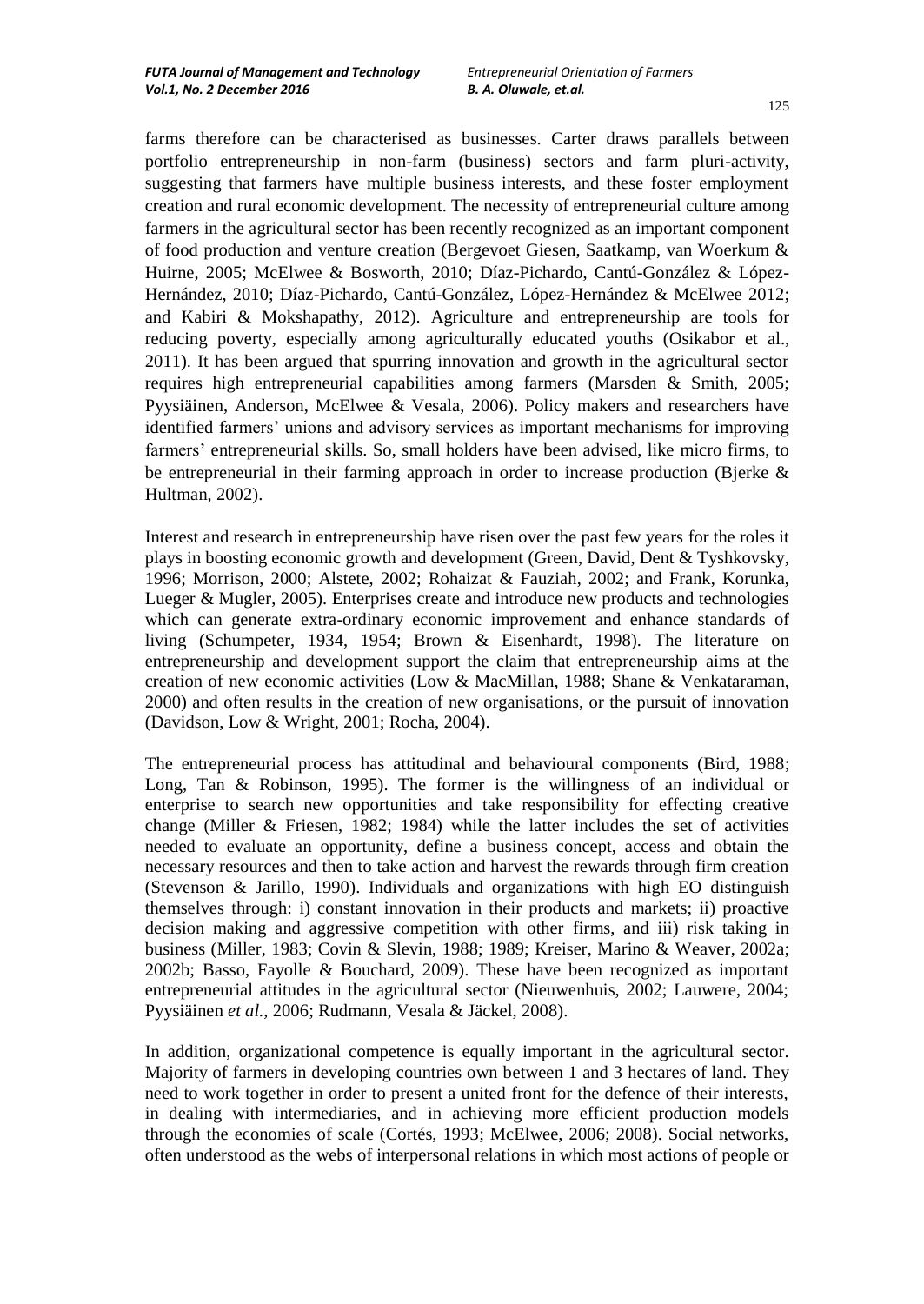entities are embedded (Granovetter, 1985), can be especially useful for agricultural entrepreneurs as they can help overcome weak institutions and attain the collective efficiency necessary to overcome infrastructure constraints and speed up market entries (Mesquita & Lazzarini, 2008; Svetlicic, Jaklic & Burger, 2007). Indeed, farmers should embrace inter-organizational networks in order to remain competitive in today"s markets (Burt, 2000; Quatman & Chelladuri, 2008). This also contributes significantly to entrepreneurial capability development in farmers as they share ideas and resources.

#### **2.1 Drivers of Entrepreneurship 2.1.1 Innovativeness**

On the drivers of entrepreneurship among farmers, innovativeness, risk-taking and proactiveness have been identified as the core characteristics that qualify entrepreneurs. This section discusses these attributes in detail. Innovation is defined as the development and use of new ideas or behaviours in organizations manifested in terms of a new product, service, technology, or organizational structure (Damanpour & Wischnevsky, 2006). A firm adopting an innovative style relies on knowledge that is possessed by players of the market (Mahmood & Rufin, 2005). Innovativeness is the predisposition to support new ideas and favour change (Rauch, Wiklund, Freese & Lumpkin, 2009). It embraces creativity in technology adoption and in internal processes (Baker & Sinkula, 2009). Keh, Nguyen & Ng (2007) defined innovativeness as a firm's tendency to engage in creative processes or experimentation of new ideas, which may result in the institution of new methods of production or bringing new products or services to current or new markets. As a firm specific, valuable and socially complex resource that is neither easily transferable nor imitable by other firms, innovation could confer a unique competitive advantage to exporting small firms (Hult & Ketchen, 2001) or small farms. Also, innovativeness refers to a firm"s effort to acquire opportunities and introduce new technological processes in firm or farm operations. It sometimes involves expenditure on research and development activities (R&D) in developing new products or services and new markets. Innovative firms emphasize new methods and employ a large number of skilled workers (Dess & Lumpkin, 2005). Farmers" innovativeness is reflected in their attitude of finding creative, unusual or novel solutions to problems they encounter and of meeting production needs. These solutions take the form of new technologies and processes, as well as new products and services (Vesper, 1980; Schumpeter, 1934). Most farmers in developing countries do not have the financial capacity to invest in formal R&D because of their low investment capabilities. In some instances, government provides improved seeds for them at subsidised rates. Even at that, it takes a farmer with good entrepreneurial orientation to show interest in the seeds and other techniques that may be provided by the extension workers.

# **2.1.2 Pro-activeness**

Pro-activeness is a forward looking, opportunity seeking feature of an entrepreneur (Ahuja & Lampert, 2001; Rauch *et al.*, 2009). It reflects a posture of anticipating and acting on future changes in the market and pioneering new processes and products (Lisboa, Skarmeas & Lages, 2011). Pro-activeness is defined by entrepreneurial willingness to dominate competitors through aggressive moves, such as introducing new products or services ahead of competitors and acting in anticipation of future demand to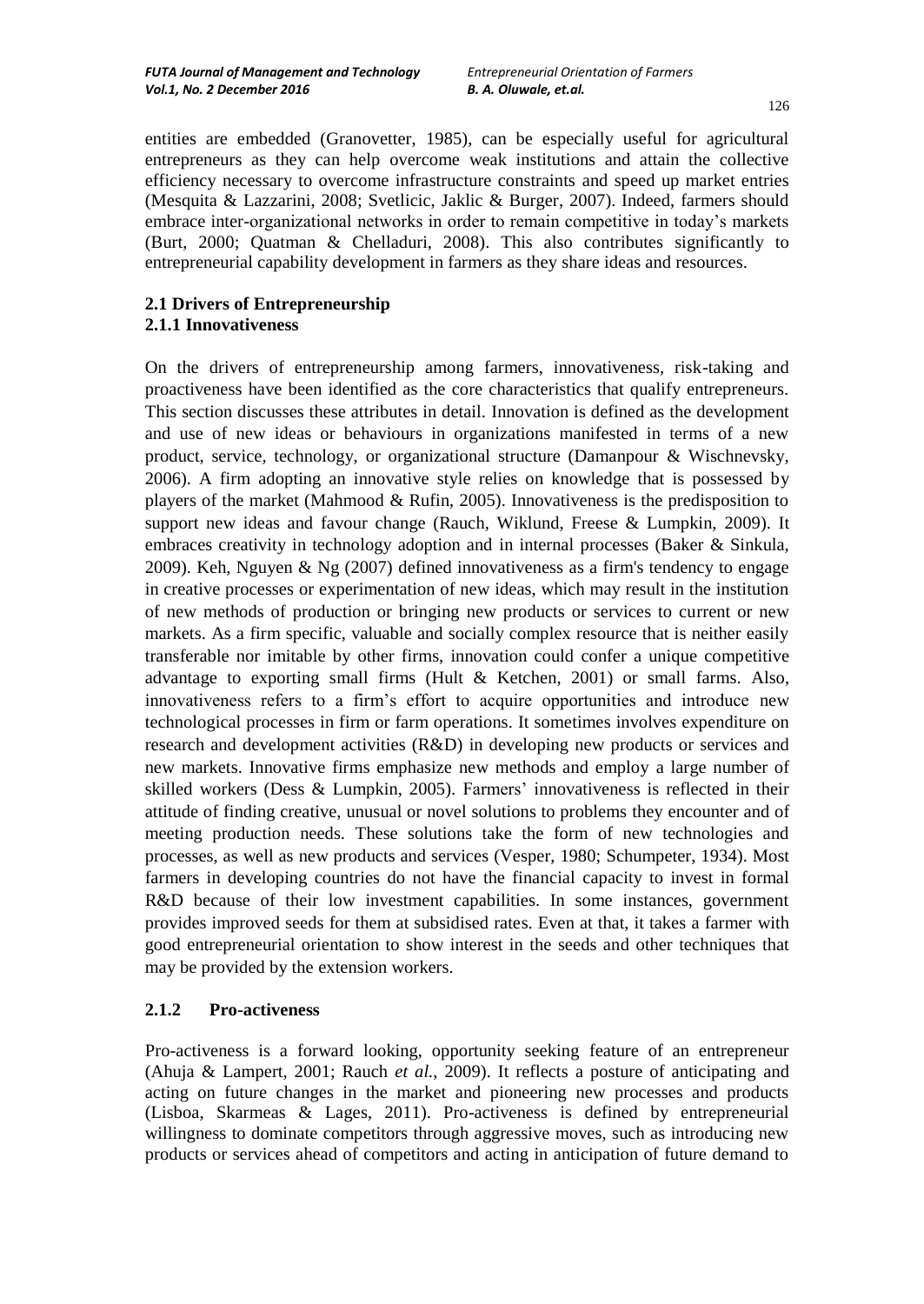create change and shape the environment (Keh *et al*., 2007). Demanding customers that expect innovation, continuous improvement of the products and better understanding of their requirements, together with enhanced products is becoming the nexus of competition for many firms (Yli-Renko & Janakiraman, 2008). Pro-activeness is associated with striving for first mover advantages by devoting efforts to environmental monitoring in order to spot new trends and stay abreast of the competition (Sciascia, Naldi & Hunter, 2006). Evidence suggests that proactivity is associated with the number of innovations generated; hence, the greater the proactivity of the firm, the greater the tendency to favour innovation generation (Pérez-Luño, Wiklund & Cabrera 2011).

Pro-active firms try to be ahead of others in using new technologies, selling new product or service in the market. They seize opportunities and focus on new product or service development, exploiting trends to suit future needs of customers and anticipate changes in demand or emerging problems that lead to new venture opportunities (Dess  $\&$ Lumpkin, 2005). First mover advantage is gained when pro-active firms are the first to enter new markets and establish brand identity, implement administrative techniques or adopt new operating technology in an industry (Lieberman & Montgomery, 1988), thus gaining an edge over their competitors (Kerin, Varadarajan & Peterson, 1992; Golder & Tellis, 1993). In general, pro-activeness is the propensity to anticipate and act on future market needs and opportunity (Schwartz, Teach & Birch, 2005; Kouriloff, 2000; Lumpkin & Dess, 1996).

## **2.1.3 Risk taking**

Risk taking propensity involves the willingness to commit significant resources to exploit opportunities or engage in business strategies in which the outcome may be highly uncertain (Keh, Foo & Lim, 2002; Keh *et al*., 2007). A risky orientation is defined as the extent of riskiness reflected in various resource allocation decisions as well as choice of products and markets (Pérez-Luño *et al*., 2011). Risk taking behaviour tends to underestimate exporting obstacles and ensures ready effort towards the pursuit of new opportunities in overseas market. Rauch *et al*. (2004) found that the risk taking dimension is positively related to performance, even if significantly smaller than other aspects of EO. The link between risk taking and performance is less obvious than the one between pro-activeness or innovativeness and performance (Rauch *et al*., 2004). Risk taking is considered as an independent dimension and positively associated with the other dimensions of EO (Naldi, Nordqvist, Sjöberg & Wiklund, 2007). Pérez-Luño *et al*. (2011) stated that risk taking is positively associated with the number of innovations generated by a firm and that the greater the risk taking ability of a firm, the greater the tendency to favour innovation generation.

Risk-taking shows a firm"s commitment to high cost projects and taking bold and prompt actions to reduce losses. It also involves large amounts of investment in new technology and selling new products or services in new market (Dess & Lumpkin, 2005). Risk taking orientation means that firms have to take risks to obtain high financial returns by assuming high levels of debt, committing large amount of firms" resources, introducing new products into new market and investing in unexplored technologies and opportunities (Shapiro, 1994). A risk taking firm would be willing to commit large resources to opportunities which have a probability of costly failure (Stewart, 2001; Gasse, 1982).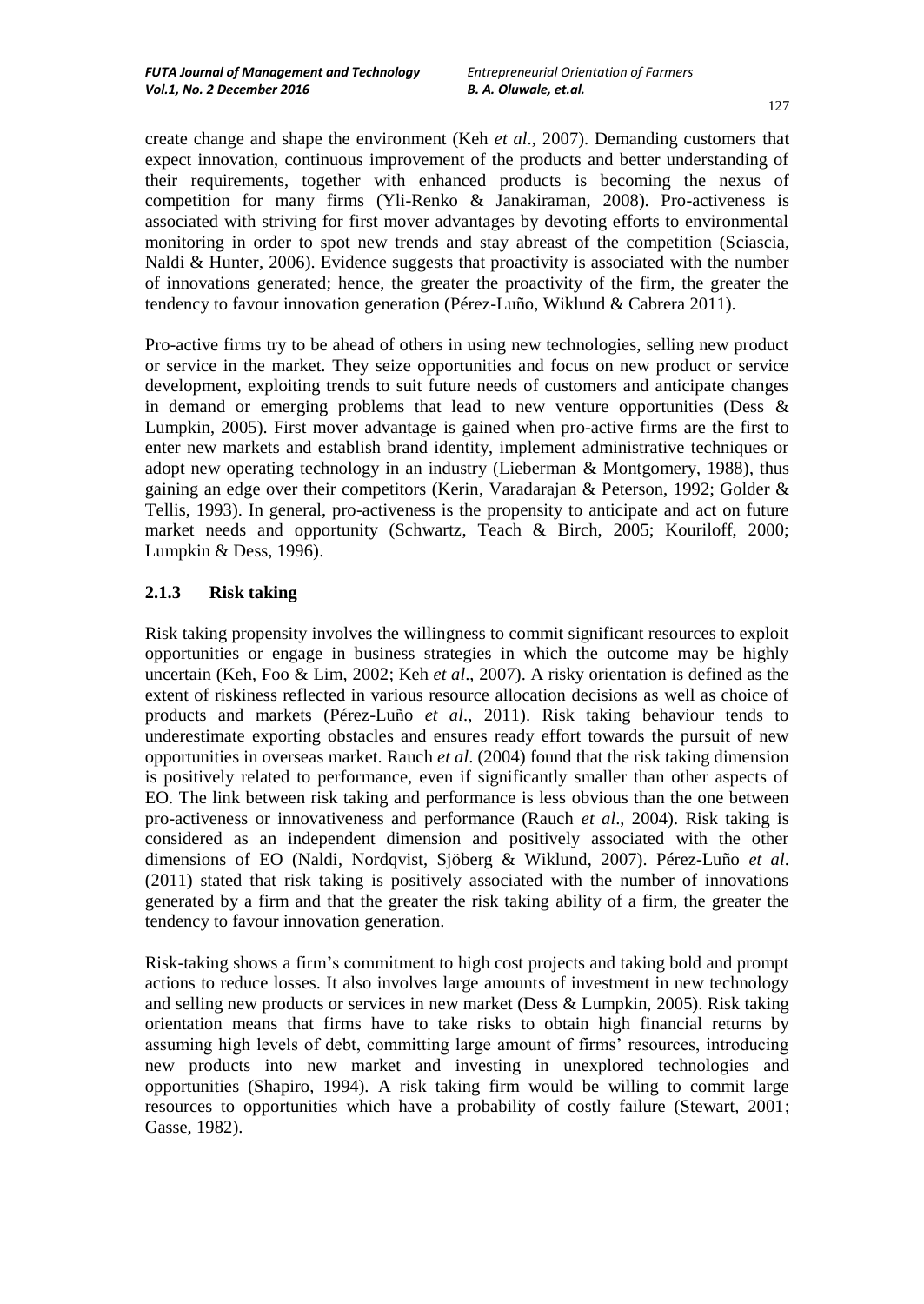## **2.1.4 Autonomy**

Another key component of an EO is a tendency toward independent and autonomous action. Start-up firms must exercise intentionality to carry forward the specific actions required to launch new ventures (Bird, 1988; Katz & Gartner, 1988). Layers of bureaucracy and organizational tradition rarely contribute to new-entry activities in existing firms (Kanter, 1983). Instead, it requires the exercise of autonomy by strong leaders, unfettered teams or creative individuals who are disengaged from organizational constraints to lead to new entry. This was the conclusion of Burgelman (1983) who found that in the case of internal corporate venturing, "the motor of corporate entrepreneurship resides in the autonomous strategic initiative of individuals at the operational levels in the organization."

Autonomy also involves a firm"s effort to encourage employees to participate in the firm"s planning. Employees are given the freedom to make decisions about new ideas without referring to higher authority. Firms promoting autonomy would also encourage employees to generate or implement new ideas even though they have to break the firm"s rules or regulations (Shane, Venkataraman & MacMillan, 1995). Thus, Dess & Lumpkin (2005) noted that new ideas have to cross two critical stages, the project definition (a promising opportunity has to be justified in terms of whether it will be attractive in the marketplace and how well it fits with the firms" other strategic objectives) and project impetus (its strategic and economic impact must be supported by senior managers who have experience with similar projects as an embryonic business with its own organization and budget).

## **3. Methodology**

Purposive sampling technique was used to select smallholder farmers from the six participating local government areas (LGAs) of Lagos and Oyo states of Southwestern Nigeria using Rural Finance Institution Building Programme (RUFIN) implementation model as access point. RUFIN is a donor-funded programme under the Nigerian Federal Ministry of Agriculture and Rural Development (FMARD) which was implemented in two selected states of the six geo-political zones of Nigeria. The RUFIN programme was implemented in Lagos and Oyo states of Southwestern Nigeria (Figure 1) which gave easy access to the smallholder farmers in the study area. In all, two hundred and forty (240) smallholder farmers made the sample and the research instrument was designed to capture the socio-economic background, entrepreneurial orientation and factors influencing them. Out of the 240 questionnaire administered, two hundred and twentytwo (222) representing 92.5% were retrieved (Table 1).

| <b>States</b> | <b>Local Government</b><br>Area | <b>No. of Questionnaires</b><br><b>Administered</b> | <b>No. of Questionnaires</b><br><b>Retrieved</b> | % Retrieved |
|---------------|---------------------------------|-----------------------------------------------------|--------------------------------------------------|-------------|
| Lagos         | Badagry                         | 40                                                  | 37                                               | 92.5        |
|               | Epe                             | 40                                                  | 38                                               | 95.0        |
|               | Ikorodu                         | 40                                                  | 30                                               | 75.0        |
| Oyo           | <b>ATISBO</b>                   | 40                                                  | 37                                               | 92.5        |
|               | Akinyele                        | 40                                                  | 40                                               | 100.0       |
|               | Ibarapa-east                    | 40                                                  | 40                                               | 100.0       |
| <b>Total</b>  |                                 | 240                                                 | 222                                              | 92.5        |

**Table 1: Questionnaire administered and retrieved in the study area**

**Source**: Field Survey (2014)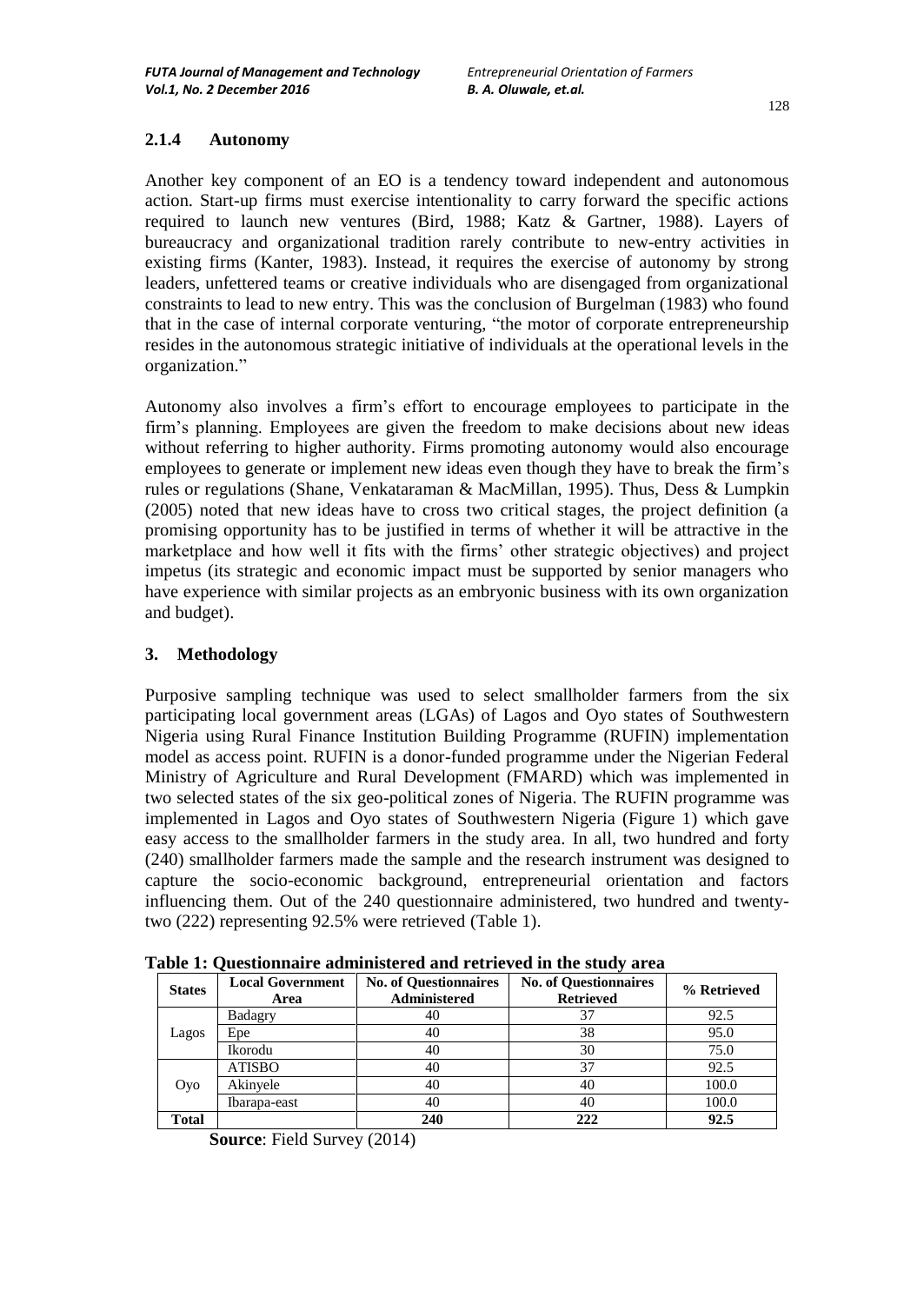*FUTA Journal of Management and Technology Entrepreneurial Orientation of Farmers Vol.1, No. 2 December 2016 B. A. Oluwale, et.al.*



**Figure 1: RUFIN participating states in Nigeria** Source: Adapted from RUFIN (2012)

This was possible because of the close engagement of researchers with the programme coordinator in the South West. Only 4 of the retrieved questionnaires were not useful due to incomplete information provided. Therefore, 218 properly completed questionnaires (90.8%) were found to be useful for analysis and were used for this paper. Data were analysed using descriptive and inferential statistics such as ANOVA. The results are presented in the next section.

## **4. Results and Discussion**

#### **4.1.0 Socio-Economic Characteristics of Smallholder Farmers**

The socio-demographic characteristics of respondents were divided into four parts. These include the background characteristics, farming characteristics, farming activities and farming motivators of the smallholder farmers with frequencies and percentages. This section illustrates the distribution of the respondents by age, gender, marital status, literacy level, level of education and family size, as shown in Table 2. Mugo (2012) found a positive and significant influence of age of farmer, education level, farm size, frequency of contact with extension agents and participation in field days on factors influencing smallholder farmers" decision to adopt conservative agriculture while family size, gender and experience did not affect adoption.

### **4.1.1 Distribution of respondents by age**

Table 2 shows the spread of respondents' age. Very few respondents  $(1.8\%)$  were below the age of 21 years, 17% were between age 21 and 30 years, 22.5% were between the age of 31 and 40 years, 30.7% were between age 41 and 50 years while 28.0% were aged 50 years and above. The respondents of this study were typically the elderly (58.7%) which is an indication that young people are not attracted to farming. Akudugu, Guo and Dadzie (2012) report that there is contention on the direction of the effect of age on adoption of technology with some researchers finding it positively influencing the rate of adoption and others finding a negative correlation or no significant influence at all. The youth have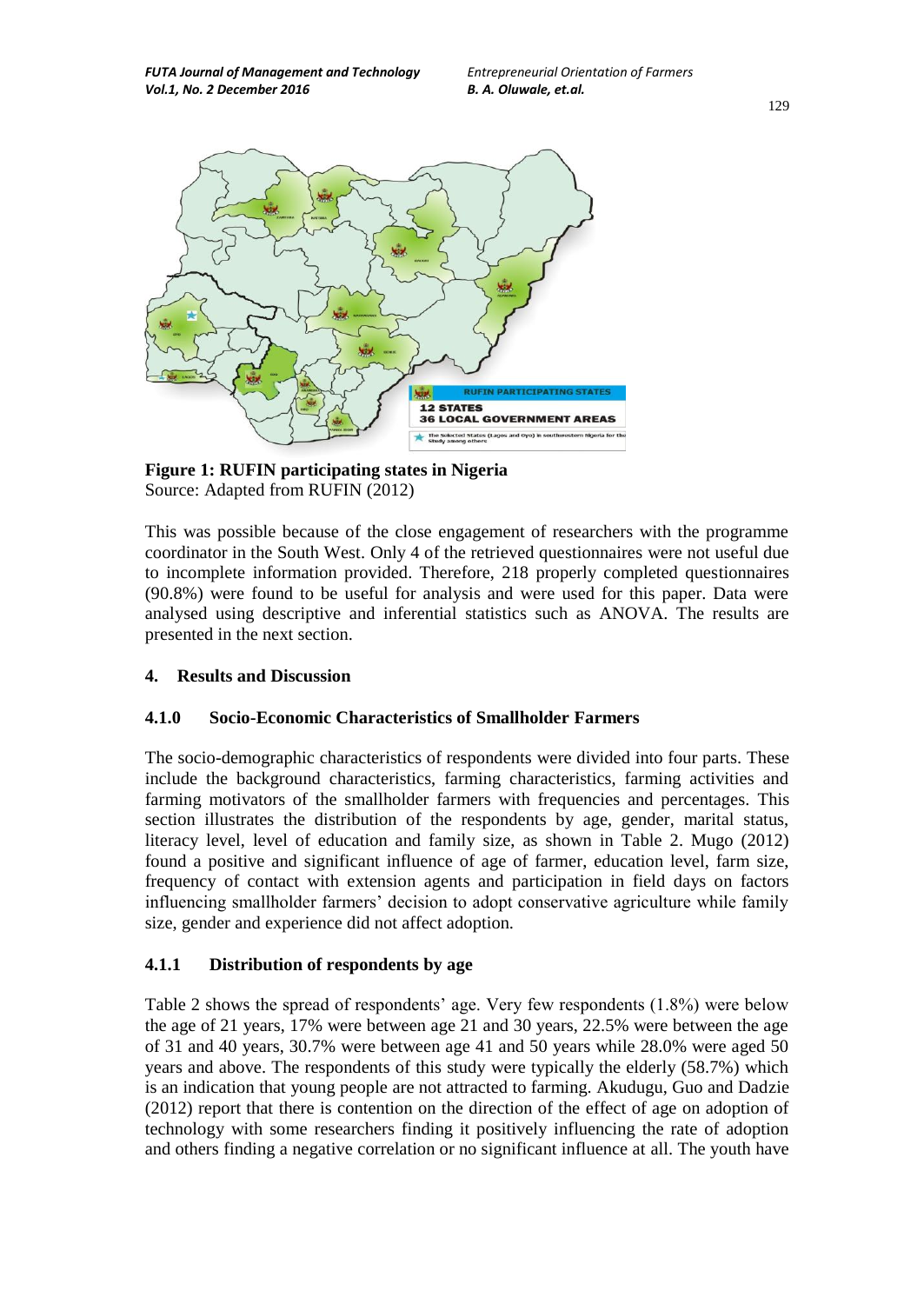shown little concern, and only a few initiatives are in place for replacing the declining and ageing farmer population in the rural farm households (Amadi, 2001).

## **4.1.2 Distribution of respondents by gender**

Table 2 reveals the gender ratio of males to females and shows that majority (67.9%) of the smallholder farmers were males and 32.1% of them were females. The implication is that the views of both males and females are incorporated in the study findings.

| <b>Parameters and Classifications</b> |                                   | <b>Frequency</b> | Percentage       |  |
|---------------------------------------|-----------------------------------|------------------|------------------|--|
|                                       | Below 21                          | $\overline{4}$   | 1.8              |  |
|                                       | $21 - 30$                         | 37               | 17.0             |  |
| Age group<br>(in years)               | $31 - 40$                         | 49               | 22.5             |  |
|                                       | $41 - 50$                         | 67               | 30.7             |  |
|                                       | 50 and Above                      | 61               | 28.0             |  |
|                                       | Male                              | 148              | 67.9             |  |
| <b>Sex</b>                            | Female                            | 70               | 32.1             |  |
|                                       | Single                            | 31               | 14.2             |  |
| <b>Marital</b><br><b>Status</b>       | Married                           | 176              | 80.8             |  |
|                                       | Separated/Widowed                 | 11               | 5.0              |  |
|                                       | Below 5                           | 71               | 32.6             |  |
| Household<br><b>Size</b>              | $5-9$                             | 120              | 55.0             |  |
|                                       | 10 and Above                      | 27               | 12.4             |  |
|                                       | Read and write<br>easily          | 33               | 15.1             |  |
| Literacy                              | Read and write with<br>difficulty | 11               | 5.1              |  |
| Level                                 | Not at all                        | 20               | 9.2              |  |
|                                       | Educated                          | 154              | 70.6             |  |
|                                       | None                              | 64               | 29.4             |  |
|                                       | Primary                           | 21               | 9.6              |  |
|                                       | Secondary                         | 63               | 28.9             |  |
| Level of<br><b>Education</b>          | Post-<br>secondary/OND            | 23               | 10.5             |  |
|                                       | Bachelor/HND                      | 42               | 19.3             |  |
|                                       | Masters                           | 5                | 2.3              |  |
|                                       | Others                            | 0                | $\boldsymbol{0}$ |  |

**Table 2: Background Characteristics of the Smallholder Farmers (N=218)**

**Source**: Field Survey (2014)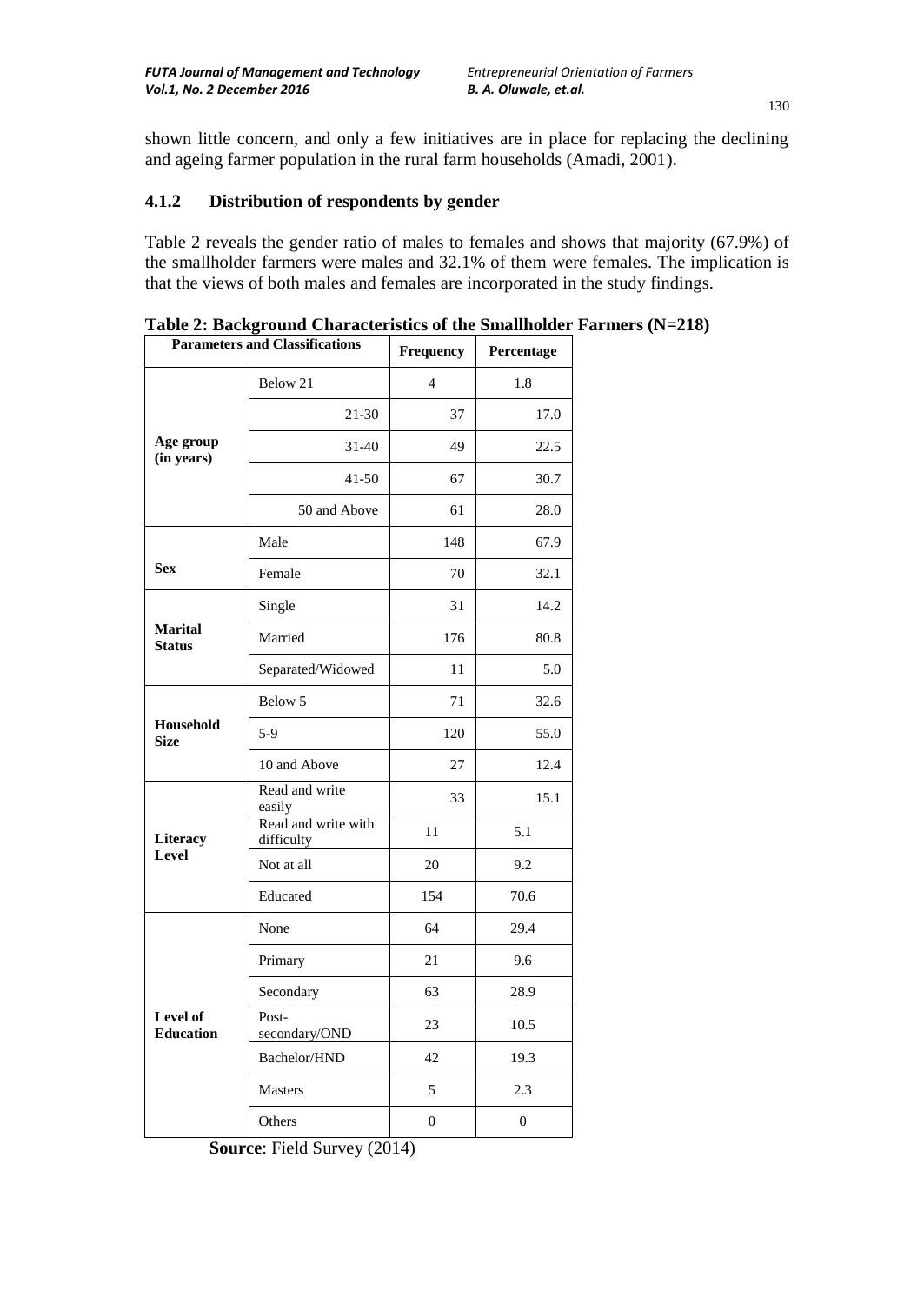This is crucial because women have been found to contribute 66% of all the hours worked throughout the world and that men and women do not adopt new technologies at the same rate or benefit equally from their introduction (Sulo, Koech, Chumo & Chepng"eno, 2012). Therefore, important views of both male and female farmers in the sampled region were captured in this study.

# **4.1.3 Distribution of respondents by marital status**

Table 2 shows that 14.2% of the respondents were single (never married), 80.8% were married and 5.0% were either separated or widowed. This indicates that the people of various marital statuses show interest in farming as a source of livelihood.

## **4.1.4 Distribution of respondents by household size**

Table 2 shows that majority (55.0%) of the households have between 5 and 9 members, 32.6% had less than 5 and 12.4% had more than 10 household members respectively. This explains how farms engage household members in farming as farm assets (Chaplin, Davidova & Gorton, 2004).

## **4.1.5 Distribution of respondents by literacy level**

Table 2 also reveals that 29.4% of the respondents were not educated while the remaining (70.6%) were educated. Although 15% of the smallholder farmers were able to read and write easily, 5.1% were able to read and write with difficulty and 9.2% were not able to either read or write at all. Levels of education (especially literacy and numeracy) may influence developing and using knowledge. Farmers who have less formal education can still be effective learners and acquire and use knowledge to make their farms more profitable (David, 2012).

#### **4.1.6 Distribution of respondents by education level**

From Table 2, out of the 70.6% educated respondents, 9.6% had primary education, 28.9% had secondary education, 10.5% had post-secondary/Ordinary National Diploma (OND), 19.3% had bachelors degree or Higher National Diploma (HND) and 2.3% only had acquired masters degree while 29.4% of the smallholder farmers had no formal education. Majority (67.9%) of the smallholder farmers had secondary education and below. Formal education can contribute significantly to nurturing entrepreneurial knowledge, skills, attitudes and behaviour. Basic and higher education can help young people think in terms of profitability, creating work and creating wealth instead of simply finding a job and living a less dynamic life (David, 2012).

#### **4.2 Farmers Operations and Activities**

This section shows the distribution of respondents by areas of primary and secondary activities (on-farm and off-farm), position in farm, farmland size, type of labour used on farm (self, family and/or employed).

## **4.2.1 Distribution of respondents by area of primary activity**

Table 3 shows that majority (81.2%) of smallholder farmers" primary activities was onfarm and little (18.8%) were off-farm. Of the total 41 off-farm smallholder farmers'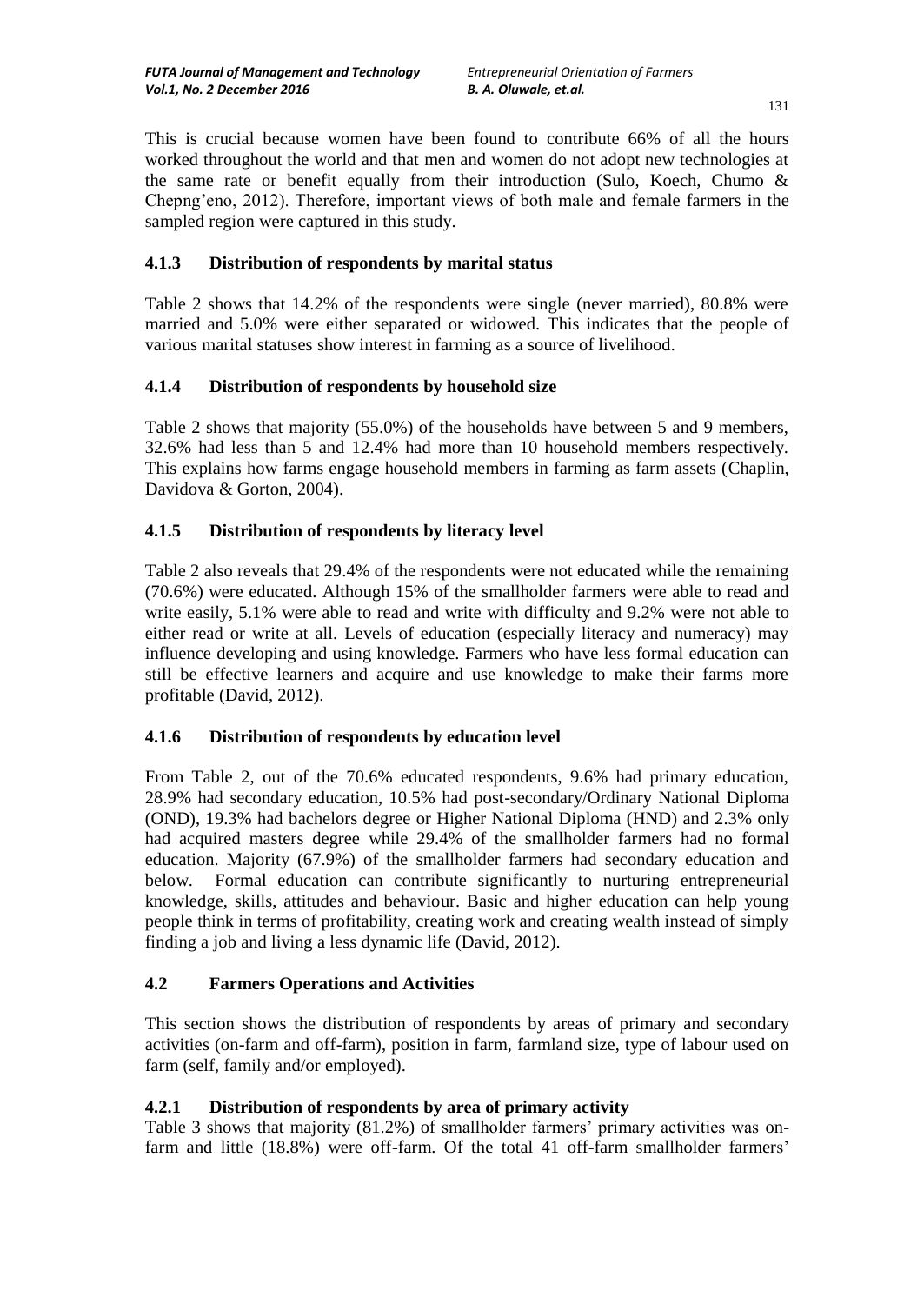primary activities, 51.2.2% were into processing and production of farm produce such as cassava flour (*garri, lebu* and other forms), cassava chips, yam flour, maize flour, dried fish and fish pepper-soup, herbs (*agbo*), manure and fertilizer making etc. About 39% were into trading and marketing of either their farm produce/inputs or other farmers" or organizations" produce/inputs and the remaining 9.8% were into other off-farm activities such as consultancy.

## **4.2.2 Distribution of respondents by area of secondary activity**

Table 3 shows that 57.3% of the respondent smallholder farmers had farming-related tasks as their secondary activity and the other 42.7% were into off-farm secondary activities. About 31.2% of the total 93 off-farm secondary activity smallholder farmers were into processing and production of various farm produce, 51.6% were into trading and marketing of farm produce and inputs while 17.2% took to other off-farm secondary activities. The varying ratios of primary and secondary activities indicated that majority of the smallholder farmers diversified their activities. It shows that smallholders diversified production and trading interests across different crops or diversified their income sources (rather than increasing fixed investments in any particular crop) (Njeru, 2003). Farm diversification is not a new phenomenon; indeed, such "pluri-activity" has always been a feature of the farm sector (Hill, 1982; McInerney *et al*., 1989).

# **4.2.3 Distribution of respondents by position in the farm**

Table 3 reveals that majority (96.3%) of the respondents were farm owners or employers while a tiny majority  $(3.7%)$  were labourers or employees, some of whom were immigrants from neighbouring countries close to the study area. Indeed, Carter and Rosa (1998) argue that farmers are primarily business owners and managers and that farms can be characterized as businesses, a position which is corroborated by the result of this analysis.

## **4.2.4 Distribution of respondents by years of relevant farm experience**

Table 3 reveals that 48.6% of the smallholder farmers had relevant farm experience of 10 years or less, 25.2% had between 11 and 20 years, 12.4% had between 21 and 30 years and 13.8% had relevant experience of 31 years or more. David (2012) explains how farmers obtain knowledge through experience and observation and from written, verbal or visual information. Some of their knowledge had been handed down from their parents, grandparents, learnt from other farmers, or acquired by observing how things were done and then practicing it themselves.

## **4.2.5 Distribution of respondents by farmed farmland (Hectares)**

On the hectares of land cultivated, 39% utilized less than one hectare of their farmland, 39.4% farmed between 1 and 2 hectares and 21.6% farmed more than 2 hectares as shown in Table 3 validating the result of Chamberlin (2008) which observed that more than 60% of farmers operate less than the average landholding size (2.27 Hectares). Many of the smallholder farmers claimed to have huge farmland especially in Oyo state but farmed a little portion. They claimed that lack of input resources and high level of risk hinders them from farming on a larger scale. As in many African countries, agriculture in Nigeria is dominated by smallholder farmers who cultivate an average of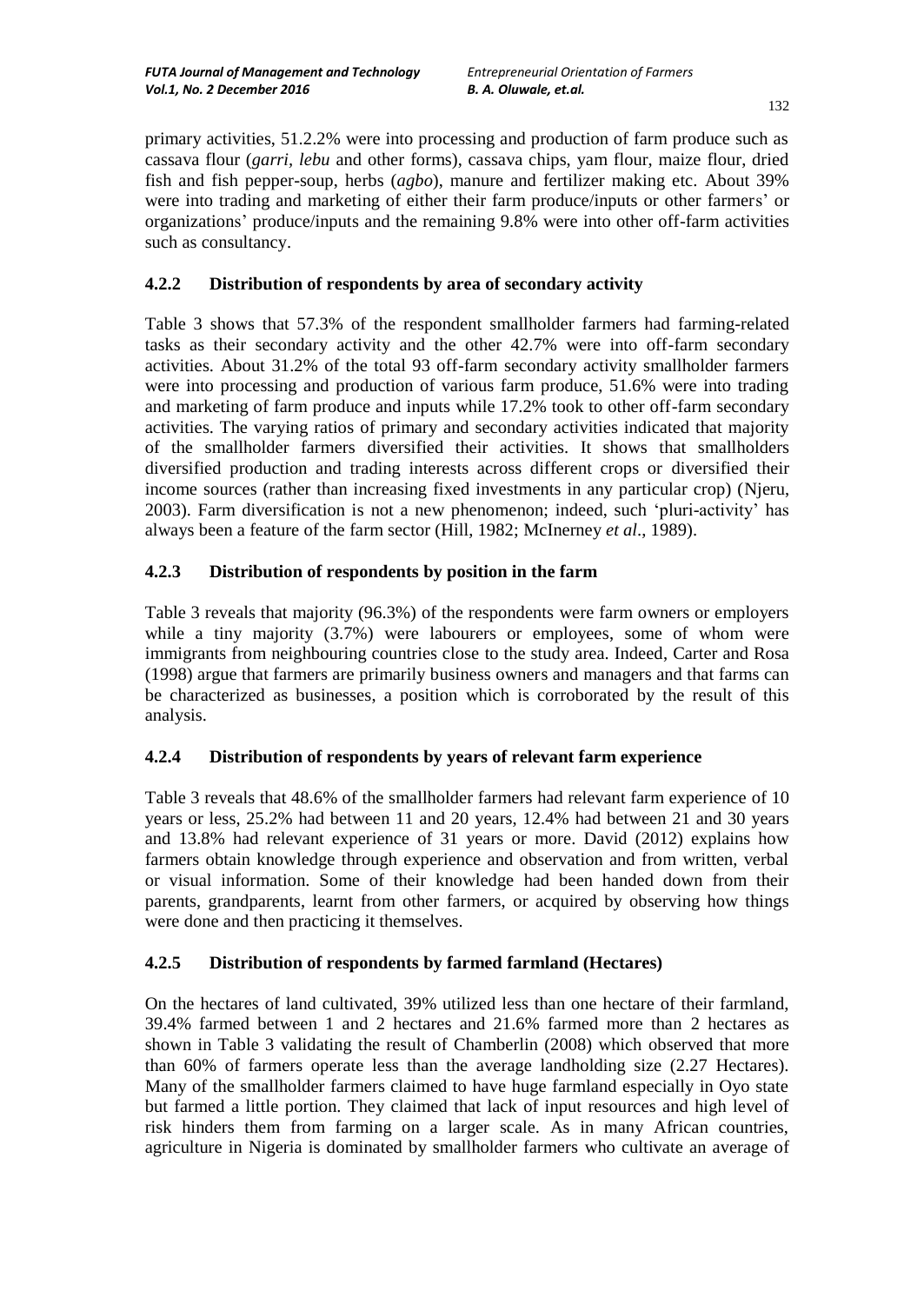one hectare of land (Nuweli, 2013). If the characteristics of their production processes (farm size/productivity) are increased to cause a decrease in the cost of their unit output, they will achieve economies of scale.

## **4.2.6 Distribution of respondents by type of labour on the farmland**

Table 3 also shows the distribution and combination of farm labour types used on the farm. Only 4.1% of the smallholder farmers handled their farming activities by self, another 8.7% utilized their household members as family labour, and only 15.1% engaged employed labour alone. Most used mixed labour types: 12.8% utilized self and family labour, 6.4% utilized self and employed labour, and 22.9% engaged family and employed labour while 29.8% utilized all the three kinds of labour on their farmland. It was also observed that almost all of the smallholder farmers in the study area engaged about 10 active employees on their farms.

## **4.3 Farming activities of the smallholder farmers**

This section presents the distribution of the respondents' farming activities which were gathered as multiple response sets. The sets were then analyzed as cases by grouping the various responses. Table 4 shows the five cases to which the smallholders had multiple response to. It shows that 17 (5.8%) of the 218 smallholder farmers were farming cash crops (such as cocoa, cashew, rice, beans, cowpea, vegetables, herbs, pepper, tomatoes, okro, sugarcane, oil-palm, palm kennel, groundnuts, water-melon, cucumber, and timber), 58.6% were farming food crops (such as cassava, maize, yam, plantain, banana, and coconut), 16.3% were into fish farming (fish rearing and fish hunting and trapping), 17.6% were into poultry and livestock (rearing different poultry birds and producing eggs, snail farming, cattle, and piggery).

#### **4.4 Motivation for farming among smallholders**

This section presents the distribution of the respondents according to their motivational factors which was also gathered as multiple response sets and then interpreted as cases by grouping like responses. Table 4 shows the various farming activities of the respondents and the factors motivating the smallholder farmers to farm. Most (43.5%) were farming to feed themselves, their families and relatives, followed by 40.3% which were farming for business purposes or source of income. About 3.2% were farming because they felt it was an easy task;  $0.5\%$  were farming through family or friends' encouragement and recommendation; 4.5% were farming because they could not get paid employments (this applies mostly to the young smallholder farmers; 3.7% were farming because of personal interest (such as clothing, shelter, passion, learning) and (4.3%) took to farming as family heritage or norms as was usual in their localities.

De Janvry and Sadoulet (2006) found that production of food for household consumption is a strategy to mitigate risks of price volatility, effectively increasing small farmers" preference to produce food crops over cash crops with potentially better markets. It was observed that most of the smallholder farmers were farming for food and selling the excesses to generate income and some were basically farming to earn income or for business purposes.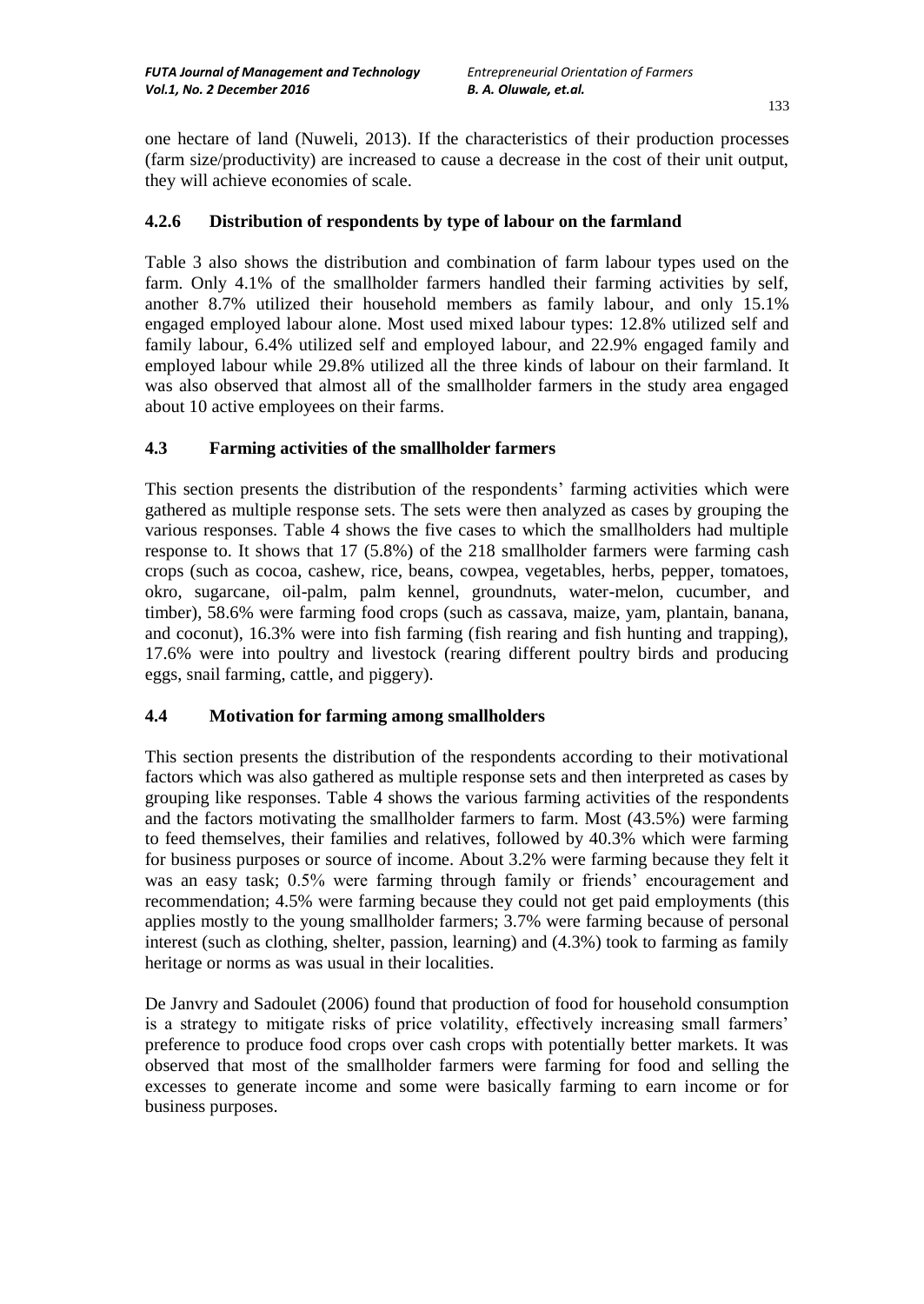| <b>Variables</b>                            |                                     | Frequency       | <b>Percentages</b> |
|---------------------------------------------|-------------------------------------|-----------------|--------------------|
| Area of primary activity                    | On-farm                             | 177             | 81.2               |
|                                             | Off-farm                            | 41              | 18.8               |
| Off-farm primary<br>activities              | Processing/production               | 21              | 51.2               |
|                                             | Trading/marketing                   | 16              | 39.0               |
|                                             | Others                              | $\overline{4}$  | 9.8                |
| Area of secondary<br>activity               | On-farm                             | 125             | 57.3               |
|                                             | Off-farm                            | 93              | 42.7               |
| <b>Off-farm secondary</b><br>activities     | Processing/production               | 29              | 31.2               |
|                                             | Trading/marketing                   | 48              | 51.6               |
|                                             | Others                              | 16              | 17.2               |
| <b>Position in the</b><br>farm/organization | Owner/Employer                      | 210             | 96.3               |
|                                             | Labourer/Employee                   | $\overline{8}$  | 3.7                |
| <b>Years of relevant farm</b><br>experience | Below 10 (Inclusive)                | 106             | 48.6               |
|                                             | $11-20$                             | $\overline{55}$ | $\overline{25.2}$  |
|                                             | $21 - 30$                           | 27              | 12.4               |
|                                             | 31 and above                        | 30              | 13.8               |
| <b>Farmed</b><br>farmland(Hectares)         | Less than 1                         | 85              | 39.0               |
|                                             | $\overline{1-2}$                    | 86              | 39.4               |
|                                             | 2.1 and above                       | 47              | 21.6               |
| Type of labour used on<br>the farm          | Self labour only                    | $\overline{9}$  | 4.1                |
|                                             | Family labour only                  | 19              | 8.7                |
|                                             | Employed labour only                | 33              | 15.1               |
|                                             | Self and Family only                | 28              | 12.8               |
|                                             | Self and employed labour            | 14              | 6.4                |
|                                             | Family and employed<br>labour       | 50              | 22.9               |
|                                             | Self, family and employed<br>labour | 65              | 29.8               |

**Table 3: Farming Characteristics of Respondents** (N=218)

**Source**: Field Survey (2014)

## **4.4 Relationship between EO and socio-demographic characteristics of smallholder farmers**

T-Test was employed to show the relationship between two mean levels for gender (male and female), education (educated and non-educated), educational level (secondary and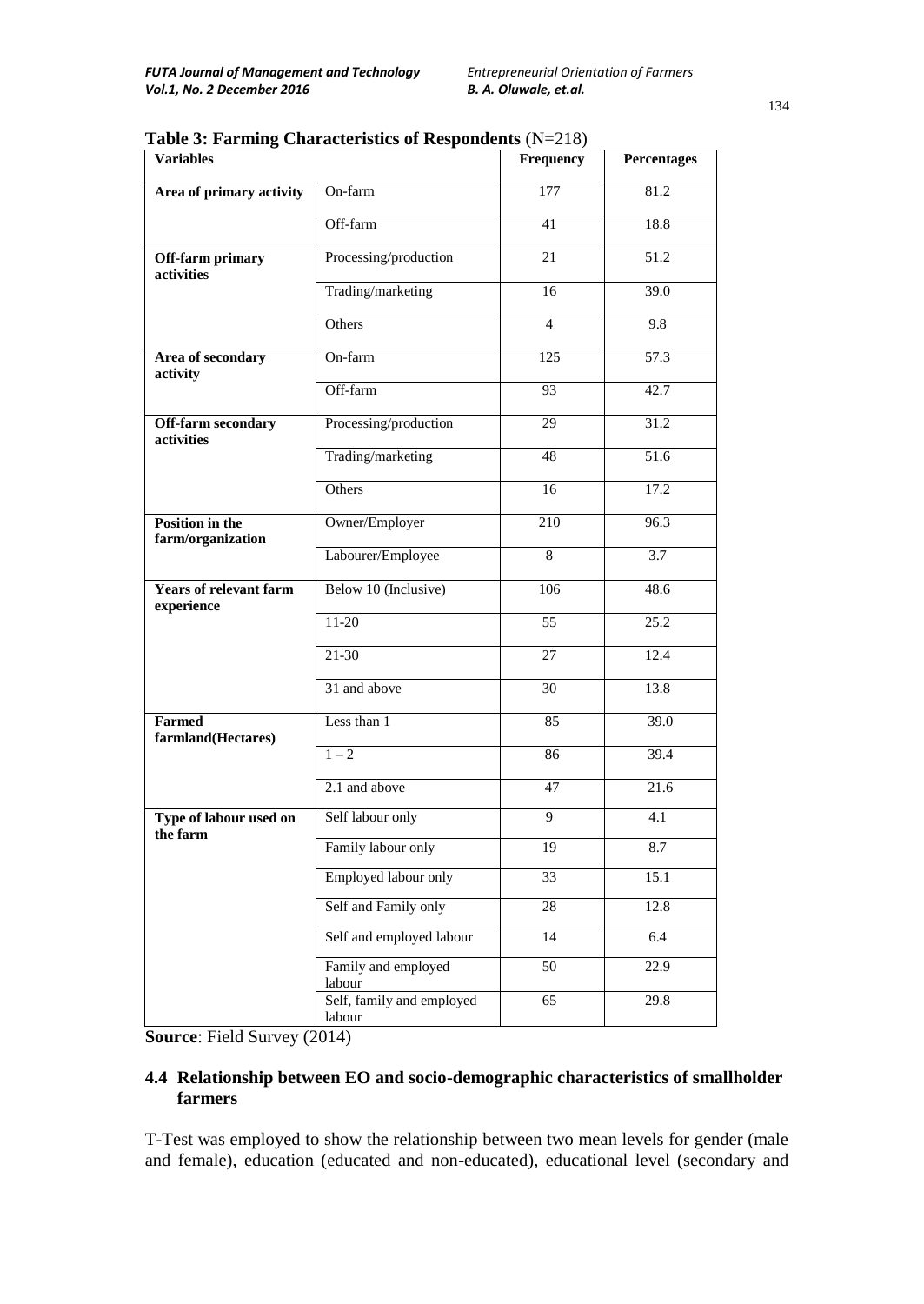lower education and tertiary education) and primary farm activity (on-farm and off-farm). Analysis of variance (ANOVA) was used to show the relationship between more than two mean levels for location (Akinyele, ATISBO, Ibarapa-East, Badagry, Epe, and Ikorodu LGAs). The result of the ANOVA was significant but did not show the exact location of the difference which was the essence of employing post-hoc test for further analysis. The post-hoc test showed the exact location of the difference for multiple or paired comparison.

| <b>Activities</b>                               |                                    | Frequency      | Percentages |
|-------------------------------------------------|------------------------------------|----------------|-------------|
|                                                 | Cash crop farming                  | 17             | 5.8         |
|                                                 | Food crop farming                  | 173            | 58.6        |
| <b>Farming</b><br>activities*                   | Fishing                            | 48             | 16.3        |
|                                                 | Poultry/Livestock                  | 52             | 17.6        |
|                                                 | Trading and Marketing              | 5              | 1.7         |
|                                                 | Feeding of family                  | 163            | 43.5        |
|                                                 | Income/Business                    | 151            | 40.3        |
| <b>Motivational</b>                             | Ease of farming                    | 12             | 3.2         |
| factors*                                        | Family /friends                    | $\mathfrak{D}$ | 0.5         |
|                                                 | Unemployment                       | 17             | 4.5         |
|                                                 | Personal Interest                  | 14             | 3.7         |
|                                                 | Usual Occupation / Family heritage | 16             | 4.3         |
| Source: Field Survey, 2014. *Multiple Responses |                                    |                |             |

**Table 4: Farming Activities and Motivational Factors of Respondents**

Table 5 shows that there was a positive and significant difference between male and female farmers' level of innovativeness ( $t = 2.324$ ;  $p < 0.05$ ), pro-activeness ( $t = 2.800$ ; p  $<$  0.05) and risk taking (t = 1.982; p  $<$  0.05). There was a positive and significant difference between educated and non-educated farmers' level of risk taking  $(t = 2.023; p)$  $< 0.05$ ) only, while innovativeness (t = 0.227; p > 0.05) and pro-activeness (t = 0.702; p > 0.05) had positive but insignificant difference. Innovativeness and pro-activeness had significant values of 0.821 and 0.483 respectively.



**Figures 2: Farmers' Activities Source**: Field Survey (2014)



**Figure 3: Farmers' Motivating Factors Source**: Field Survey (2014)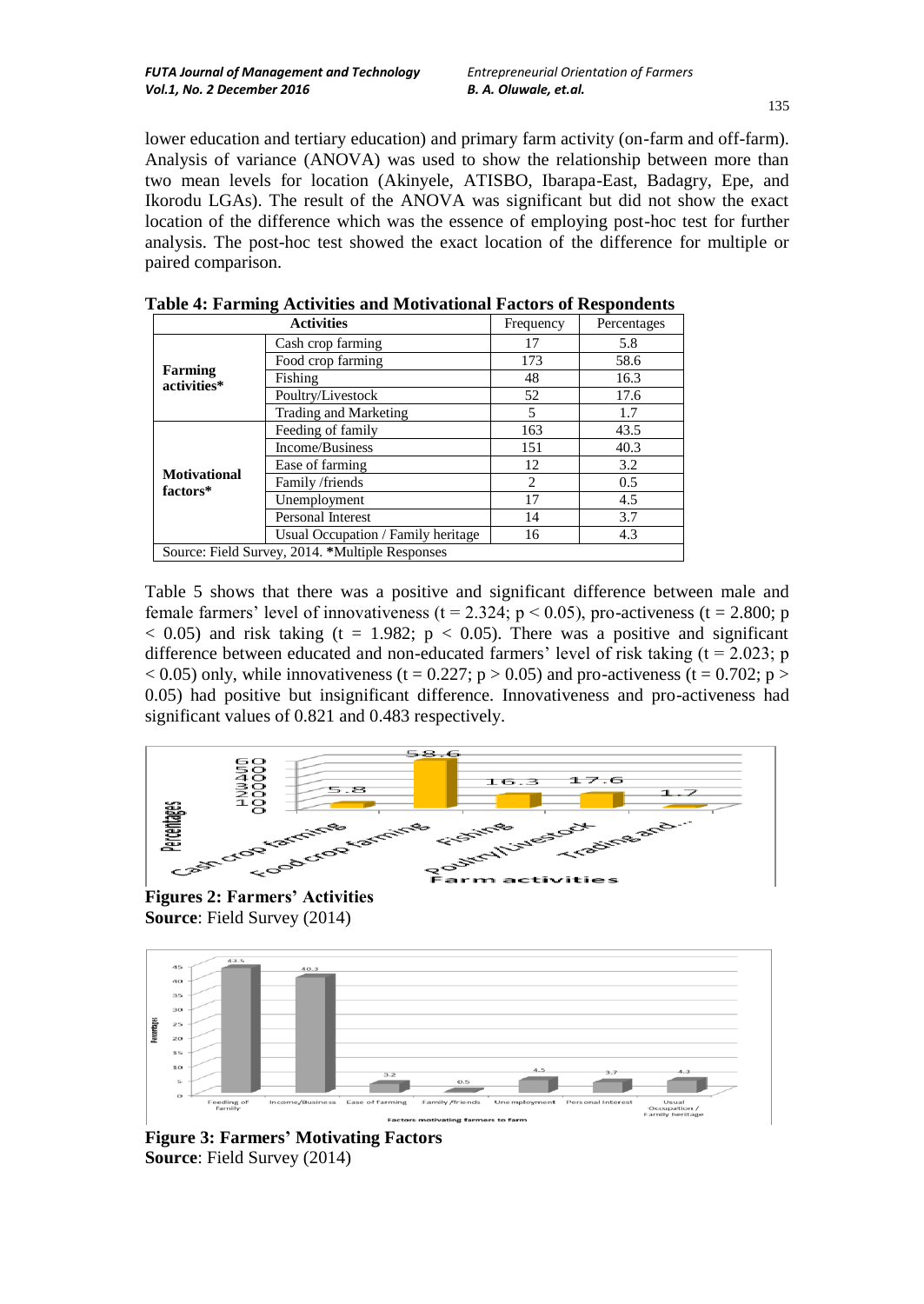Table 5 also shows that there was a positive but insignificant difference between smallholder farmers who have attained tertiary education and those who attained secondary and lower education in the level of innovativeness (t =  $0.019$ ; p > 0.05) and risk taking (t = 0.184; p > 0.05). Pro-activeness (t = -0.401; p > 0.05) had negative and insignificant difference. Innovativeness, pro-activeness and risk taking had significant values of 0.985, 0.689 and 0.854 respectively. There was also a significant but negative difference between smallholder farmers with on-farm and off-farm primary activities in their level of innovativeness (t = -3.039;  $p < 0.05$ ), pro-activeness (t = -2.457;  $p < 0.05$ ) and risk taking (t = -3.379;  $p < 0.05$ ). The ANOVA statistics shows the difference in the mean values of location which had more than two variables. It reveals that there is significant difference in the level of innovativeness ( $F = 5.506$ ;  $p < 0.05$ ), pro-activeness  $(F = 3.836; p < 0.05)$  and risk-taking  $(F = 3.669; p < 0.05)$  of respondents in the various farm locations.

**Table 5: Differences in the level of EO variables among smallholder farmers using socio-demographic characteristics**

| Variables/Test                 |                                  | <b>Innovativeness</b> | <b>Pro-activeness</b> | <b>Risk taking</b> |
|--------------------------------|----------------------------------|-----------------------|-----------------------|--------------------|
| Gender                         | Male                             | $66.9 \pm 15.0$       | $62.2 \pm 16.3$       | $68.6 \pm 15.3$    |
|                                | Female                           | $61.8 \pm 15.4$       | $55.1 \pm 19.5$       | $63.5 \pm 18.7$    |
|                                | t-value                          | $2.324*$              | 2.800*                | 1.982*             |
|                                | P                                | 0.021                 | 0.006                 | 0.050              |
| <b>Literacy level</b>          | Educated                         | $65.4 \pm 15.6$       | $60.5 \pm 18.0$       | $68.4 \pm 14.6$    |
|                                | Non-Educated                     | $64.9 + 14.7$         | $58.6 \pm 16.8$       | $63.4 \pm 20.2$    |
|                                | t-value                          | 0.227                 | 0.702                 | $2.023*$           |
|                                | P                                | 0.821                 | 0.483                 | 0.044              |
| <b>Education level</b>         | Tertiary education               | $65.5 \pm 15.0$       | $59.8 \pm 18.1$       | $68.6 \pm 14.5$    |
|                                | Secondary and lower<br>education | $65.4 \pm 16.1$       | $61.0 \pm 18.0$       | $68.2 \pm 14.9$    |
|                                | t-value                          | 0.019                 | $-0.401$              | 0.184              |
|                                | P                                | 0.985                 | 0.689                 | 0.854              |
| <b>Primary farm activities</b> | On-farm                          | $63.8 \pm 15.0$       | $58.5 \pm 17.3$       | $65.2 \pm 16.0$    |
|                                | Off-farm                         | $71.7 \pm 14.9$       | $66.0 \pm 17.7$       | 74.6±16.9          |
|                                | t-value                          | $-3.039*$             | $-2.457*$             | $-3.379*$          |
|                                | P                                | 0.003                 | 0.015                 | 0.001              |
| *-Significant at $< 0.05$      |                                  |                       |                       |                    |

**Source**: Field Survey (2014)

The level of EO and its effect on performance is moderated by various factors such as years of relevant work experience, gender, age, education, institutional and organizational factors, attitudes and culture among others (Covin & Slevin, 1989; Marino *et al*., 2002).

#### **5. Conclusion and Policy Recommendations**

The study revealed that the smallholder farmers were into on-farm, off-farm and diverse (including plural-activity) activities. They were mostly food crop farmers (58.6%) and were motivated to farm for food (43.5%) and income (40.3%) in essence to feed themselves and family members. It also revealed other peculiar characteristics of smallholder farmers in the study area which may serve as inputs to providing future workable models for improving smallholder farmers" personal and economic performance.

The level of EO (innovativeness, pro-activeness and risk taking) among smallholder farmers was presented after validating the construct. A general neutral level was revealed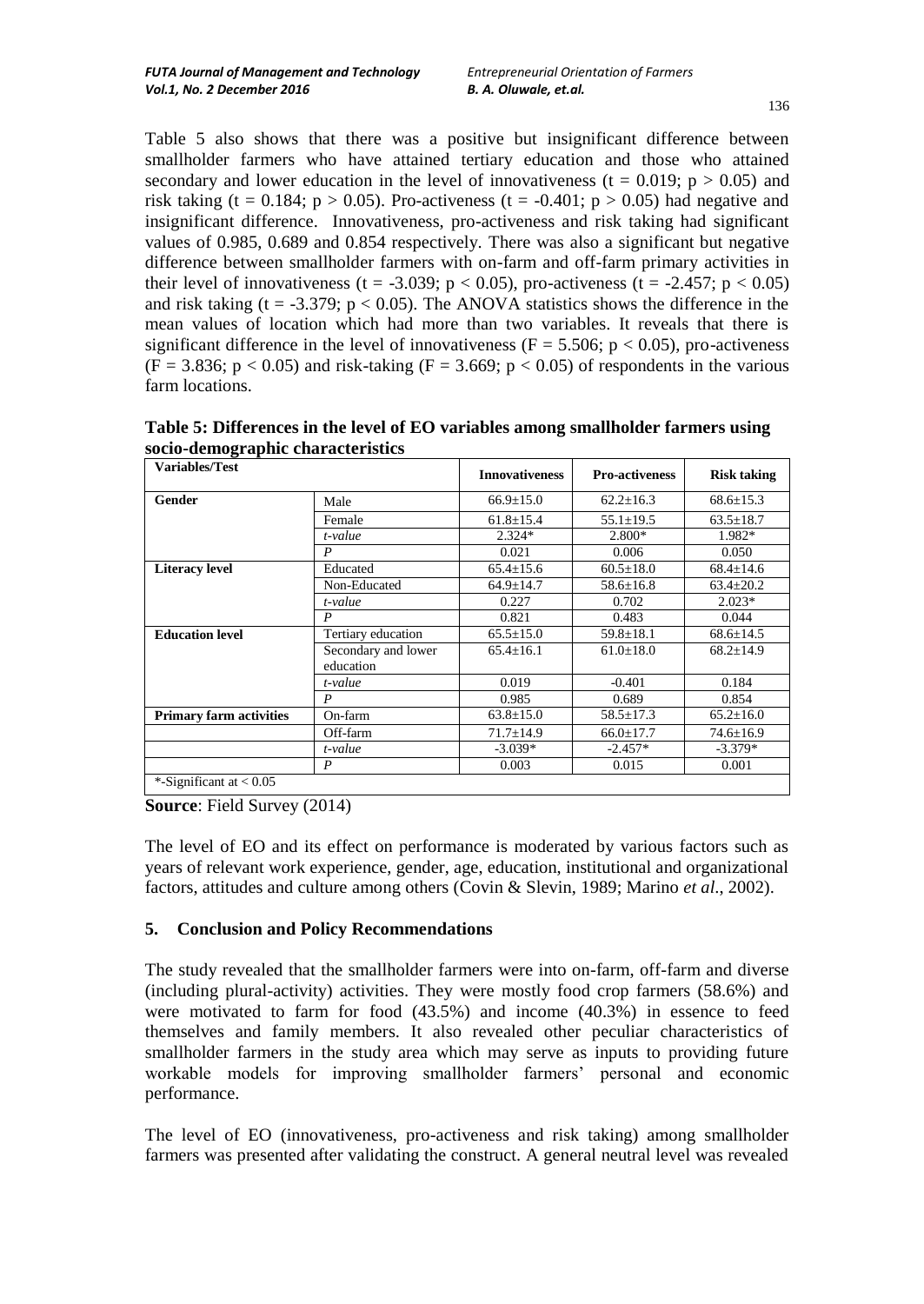to be possessed by majority of the smallholder farmers. This research work also revealed the variation in the level of EO among smallholder farmers" socio-demographic characteristics (gender, literacy level, education level, primary farm activities and locations). It revealed that innovativeness had the highest mean score while proactiveness had the lowest. The items with highest mean scores were: "farmers consider new ideas as very important", "farmers act promptly to reduce losses" and "farmers treat usage of new ideas as very important". Items with the lowest mean scores were "farmers are always the first to introduce new technology", "farmers frequently change products / services since last five years" and "farmers employ many skilled workers". Due to the present status and despite initial efforts by the individual farmers and organizations (research, educational, financial, private, government and non-governmental) and based on the results obtained from this research, the following are recommendations made.

In order to build up a technical entrepreneurial culture in the society, enterprise related factors must be developed by creating technical awareness and by conducting different technical workshops and training programmes through a proper technical support system for farm business development. It is crucial to provide agricultural and technical support policies that will enhance smallholder farmers" access to and use of technological resources such as farming technologies, bio-inputs and finance to facilitate and improve their activities.

It is also very important to provide technical support policies and develop technical programmes that will promote young and educated farmers in the sector in order to complement the elderly farmers and foster a higher level of technical entrepreneurial characteristics such as innovativeness, pro-activeness, risk-taking, competitive aggressiveness and autonomy among them. Graduate and undergraduate youths should be encouraged to participate in agriculture through technical support policies as well. It is important that smallholder farmers and the general populace be properly oriented towards support for research and development through adequate and proper awareness and sensitization mechanisms.

These recommendations will influence agricultural and technical growth which is vital for stimulating growth and development in other parts of the economy, and smallholders are at the core of this strategy. These may ensure the effectiveness of all individual and organizational efforts in enhancing farm productivity, leading to agricultural and economic development in the country.

#### **References**

- Ahuja, G., & Lampert, C. M. (2001). Entrepreneurship in the large corporation: A longitudinal study of how established firms create breakthrough inventions. *Strategic Management Journal, 22*(6/7): 521-543.
- Akudugu, M. A., Guo, E., and Dadzie, S. K. (2012). Adoption of modern agricultural production technologies by farm households in Ghana: What factors influence their decision? *Journal of Biology, Agriculture and Healthcare, 2*(3): 1-13.
- Alstete, J. W. (2002). On becoming an entrepreneur: An evolving typology*. International Journal of Entrepreneurial Behaviour and Research, 8*(4): 222-234.
- Amadi, U. P. N. (2001).Availability and utilization of instructional resources in teaching and learning agricultural occupation skills in Imo state secondary schools. (Unpublished PhD Thesis) of the Nnamdi Azikiwe University, Awka.
- Baker, W. E., & Sinkula, J. M. (2009).The complementary effects of market orientation and entrepreneurial orientation on profitability in small businesses. *Journal of Small Business Management, 47*(4): 443- 464.
- Basso, O., Fayolle, A., & Bouchard, V. (2009). Entrepreneurial orientation: the making of a concept. *The International Journal of Entrepreneurship and Innovation, 10*(4): 313-321.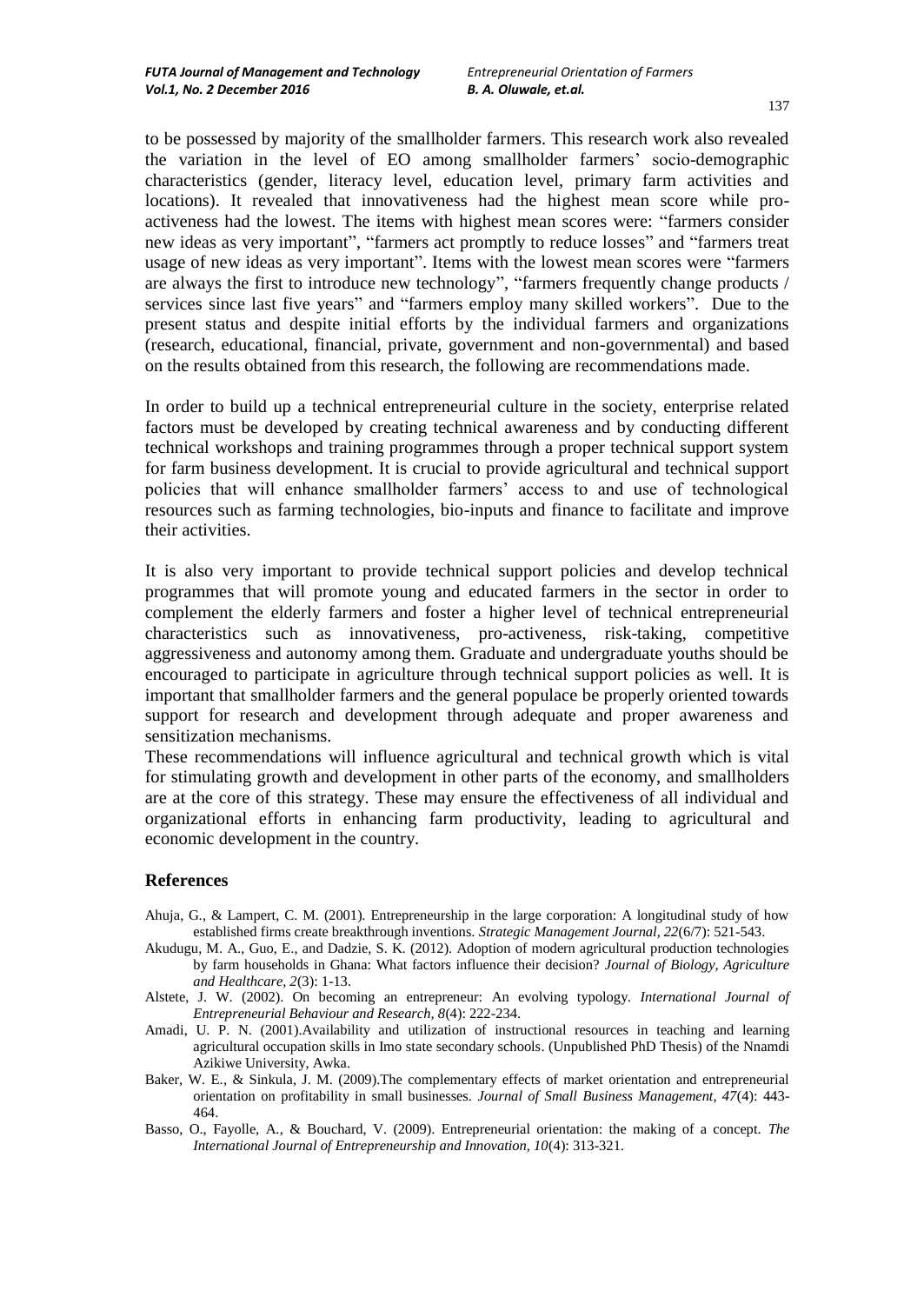- Bergevoet, R. H., Giesen, G. W. J., Saatkamp, H. W., van Woerkum, C. M. J., & Huirne, R. B. M. (2005). Improving entrepreneurship in farming: The impact of a training programme in Dutch dairy farming. In 15th Congress of the International Farm Management Association on "Developing Entrepreneurship Abilities to Feed the World in a Sustainable Way," Campinas, Brazil, August (pp. 14-19).
- Bird, B. J. (1988). Implementing entrepreneurial ideas: The case for intention. *Academy of Management Review, 13*(3): 442-453.
- Bjerke, B., & Hultman, C. M. (2002). Entrepreneurial marketing: The growth of small firms in the new economic era. Gloucestershire: Edward Elgar Publishing Limited,.
- Brown, S. L., & Eisenhardt, K. M. (1998). *Competing on the Edge*. Boston, Massachusetts: Harvard Business School Press
- Burgelman, R. A. (1983). A process model of internal corporate venturing in the diversified major firm. *Administrative Science Quarterly,* 223-244.
- Burt, R. S. (2000). The network structure of social capital. *Research in Organizational Behavior, 22, 345-423.*
- Carter, S. (1998). Portfolio entrepreneurship in the farm sector: Indigenous growth in rural areas? *Entrepreneurship and Regional Development, 10*(1), 17–32.
- Carter, S. L. (2003). Entrepreneurship in the farm sector: indigenous growth for rural areas. In *Entrepreneurship in Regional Food Production*, 23-50*.* Norland Research Institute, Bodo, Norway.
- Carter, S., & Rosa, P. (1998). Indigenous rural firms: Farm enterprises in the UK. *International Small Business Journal, 16*(4): 15–27.
- Chamberlin, J. (2008). It's a small world after all: Defining smallholder agriculture in Ghana. International Food Policy Research Institute (IFPRI) Discussion Paper 00823, Development Strategy and Governance Division / Ethiopian Strategy Support Program. Washington, D.C.
- Chaplin, H. S., Davidova, J., and Gorton, M. (2004).Agricultural adjustment and the diversification of farm households and corporate farms in Central Europe. *Journal of Rural Studies, 20*(1): 61–77.
- Cortés, J. F. (1993). *El agro mexicano, 'Siempre lo mismo'*. Guadalajara, Mexico: Universidad ITESO.
- Covin, J. G., & Slevin, D. P. (1988).The influence of organization structure on the utility of an entrepreneurial top management style. *Journal of Management Studies, 25*(3), 217-259.
- Covin, J. G., & Slevin, D. P. (1989).Strategic management of small firms in hostile and benign environments. *Strategic Management Journal, 10,* 75-87.
- Covin, J. G., & Covin, T. J. (1990). Competitive aggressiveness, environmental context, and small firm performance. *Entrepreneurship Theory and Practice, 14,* 35-50.
- Damanpour, F., & Wischnevsky, J. D. (2006). Research on innovation in organizations: Distinguishing innovation generating from innovation-adopting organizations. *Journal of Engineering and Technology Management, 23*(4), 269-291.
- David, Kahan (2012). *Farm management extension guide: Entrepreneurship in farming* Food and Agriculture Organization (PDF). (5-EntrepreneurshipInternLores)
- Davidson, P., Low, M. B., & Wright, M. (2001). Editor's introduction: Low and MacMillan ten years on: Achievements and future directions for entrepreneurship research. *Entrepreneurship: Theory and Practice, 25* (4), 5–16.
- De Janvry, A., & Sadoulet, E. (2006). Making conditional cash transfer programs more efficient: Designing for maximum effect of the conditionality. *The World Bank Economic Review, 20*(1): 1-29.
- Dess, G. G., & Lumpkin, G. T. (2005).The role of entrepreneurial orientation in stimulating effective corporate entrepreneurship. *Academy of Management Executive, 19*(1), 147-156.
- Díaz-Pichardo, R., Cantú-González, C., & López-Hernández, P. (2010). Entrepreneurial promotion among farmers: The early impacts. *World Academy of Science, Engineering and Technology, 42,* 1216–1229.
- Díaz-Pichardo, R., Cantú-González, C., López-Hernández, P., & McElwee, G. (2012). From farmers to entrepreneurs: The importance of collaborative behaviour. *Journal of Entrepreneurship, 21*(1): 91-116.
- Frank, H., Korunka, C., Lueger, M., & Mugler, J. (2005).Entrepreneurial orientation and education in Austrian secondary schools. *Journal of Small Business and Enterprise Development, 12*(2), 259-273.
- Golder, P. N., & Tellis, G. J. (1993). Pioneer advantage: Marketing logic or marketing legend? *Journal of Marketing Research, 30,* 158-170.
- Granovetter, M. (1985). Economic action and social structure: The problem of embeddedness. *The American Journal of Sociology, 91*(3), 481-510.
- Green, R., David, J., Dent, M., & Tyshkovsky, A. (1996). The Russian entrepreneur: A study of psychological characteristics. *International Journal of Entrepreneurial Behaviour and Research, 2*(1), 49-58.
- Haugen, M., & Vik, J. (2008). Farmers as entrepreneurs: The case of farm-based tourism. *International Journal of Entrepreneurship and Small Business, 6*(13), 321–336.
- Hill, B. (1982). Concepts and measurement of the incomes, wealth and economic well-being of farmers*. Journal of Agricultural Economics, 33* (3), 311-324.
- Hult, G. T. M., & Ketchen, D. J. (2001). Does market orientation matter? A test of the relationship between positional advantage and performance*. Strategic Management Journal, 22*(9), 899-906.
- International Fund for Agricultural Development (2009). *Food prices: smallholder farmers can be part of the*  solution. Available a[t http://www.ifad.org/operations/food/farmer.htm](http://www.ifad.org/operations/food/farmer.htm)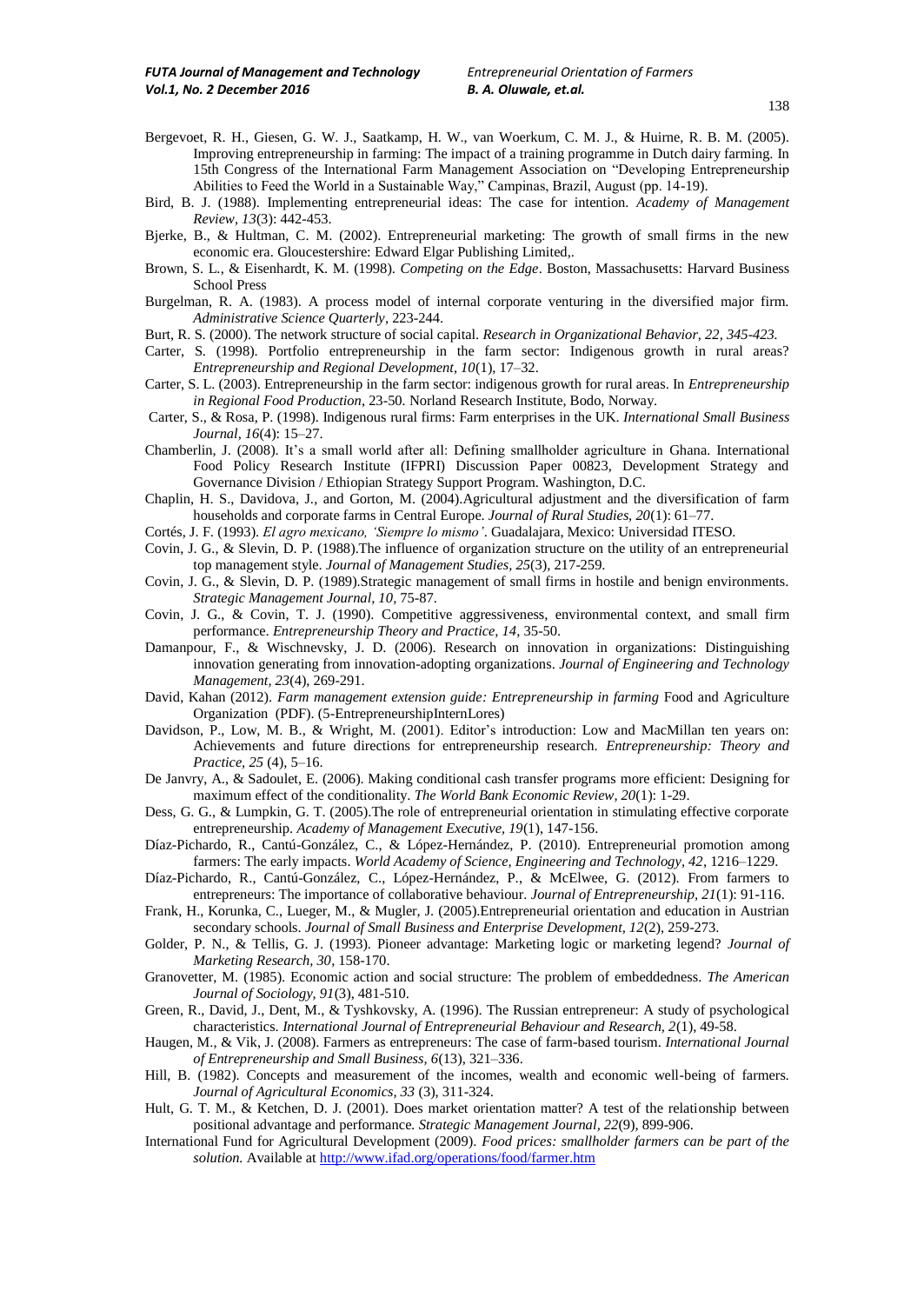- Kabiri, F., & Mokshapathy, S. (2012). Entrepreneurial orientation and farmers performance: Evidence from Bushehr Province in Iran. *Indian Journal of Education and Information Management, 1*(7), 295-300.
- Kanter, R. M. (1983). *The change masters: Innovation and entrepreneurship in the American corporation.* New York: Simon and Schuster.
- Katz, J., & Gartner, W. B. (1988). Properties of emerging organizations. *Academy of Management Review, 13,* 429-441.
- Keh, H. T., Foo, M. D., & Lim, B. C. (2002). Opportunity evaluation under risky conditions: The cognitive processes of entrepreneurs. *Entrepreneurship Theory and Practice, 27*(2), 125-148.
- Keh, H., Nguyen, T., & Ng, H. (2007).The effects of entrepreneurial orientation and marketing information on the performance of SMEs. *Journal of Business Venturing. 22*(4), 592-611.
- Kerin, R. A., Varadarajan, P. R., & Peterson, R. A. (1992). First-mover advantage: A synthesis, conceptual framework, and research propositions*. Journal of Marketing, 56,* 33-52.
- Kouriloff, M. (2000). Exploring perceptions of a priori barriers to entrepreneurship: A multidisciplinary approach. *Entrepreneurship: Theory and Practice. 25*(2), 59-67.
- Kreiser, P. M., Marino, L. D., & Weaver, K. M. (2002a). Assessing the psychometric properties of the entrepreneurial orientation scale: A multi-country analysis. *Entrepreneurship: Theory and Practice, 26*(4), 71-94.
- Kreiser, P., Marino, L., & Weaver, K. M. (2002b). Assessing the relationship between entrepreneurial orientation, the external environment and firm performance. *Frontiers of Entrepreneurship Research, 2,* 68-82.
- Lauwere, C. C. (2004). The role of agricultural entrepreneurship in Dutch agriculture of today. *Agricultural Economics, 33*(2), 229-238.
- Lieberman, M., & Montgomery, D. (1988). First-mover advantages. *Strategic Management Journal* [Special Issue]*, 9,* 41-58.
- Lisboa, A., Skarmeas, D., & Lages, C. (2011). Entrepreneurial orientation, exploitative and explorative capabilities, and performance outcomes in export markets: A resource-based approach. *Industrial Marketing Management, 40*(8), 1274-1284.
- Long, W. A., Tan, W. L,. & Robinson, P. B. (1995). The relationship of attitudes to entrepreneurial intentions. *Frontiers of Entrepreneurship Research.*
- Low, M. B., & MacMillan, I. C. (1988). Entrepreneurship: Past research and future challenges. *Journal of Management, 14,* 139–161.
- Lumpkin, G. T., & Dess, G. G. (1996). Clarifying the entrepreneurial orientation construct and linking it to performance. *Academy of Management Review. 21*(1), 35–172.
- Lumpkin, G. T., & Dess, G. G. (2001).Linking two dimensions of entrepreneurial orientation to firm performance: The moderating role of environment and industry life cycle*. Journal of Business Venturing, 16(5),* 429-451.
- Mahmood, I. P., & Rufin, C. (2005). Government's dilemma: The role of government in imitation and innovation. *Academy of Management Review, 30* (2), 338-360.
- Marino, L., Strandholm, K., Steensma, H. K., & Weaver, K. M. (2002).The moderating effect of national culture on the relationship between entrepreneurial orientation and strategic alliance portfolio extensiveness*. Entrepreneurship: Theory and Practice. 26*(4), 145- 160.
- Marsden, T., & Smith, E. (2005). Ecological entrepreneurship: Sustainable development in local communities through quality food production and local branding. *Geoforum, 36*(4), 440-451.
- McElwee, G. (2006). Farmers as entrepreneurs: Developing competitive skills*. Journal of Developmental Entrepreneurship, 11*(3), 187–206.
- McElwee, G., (2008). Literature review and segmentation framework. In Ch. (Ed.), *Entrepreneurial skills and their role in enhancing the relative independence of farmers. Results and recommendations from the research project developing entrepreneurial skills of farmers* (pp. 19-26) Frick: Research Institute of Organic Agriculture FiBL.
- McElwee, G., & Bosworth, G. (2010). Exploring the strategic skills of farmers across a typology of farm diversification approaches. *Journal of Farm Management, 13*(12), 819– 838.
- McInerney, J. P., Turner, M. M., & Hollingham, M. (1989), *Diversification in the use of farm resources.* Report No. 232, University of Exeter.
- Mesquita, L. F., & Lazzarini, S. G. (2008). Horizontal and vertical relationships in developing economies: implications for SMEs" access to global markets. *Academy of Management Journal, 51*(2), 359-380.
- Miller, D. (1983). The correlates of entrepreneurship in three types of firms. *Management Science, 29,* 770-791.
- Miller, D., & Friesen, P. H. (1982). Strategy making and environment: The third link. *Strategic Management Journal, 4,* 221-235.
- Miller, D. & Friesen, P. H. (1984). Innovation in conservative and entrepreneurial firms: Two models of strategic momentum. *Strategic Management Journal, 3* (1), 1–25.
- Morrison, A. (2000). Entrepreneurship: what triggers it? *International Journal of Entrepreneurship Behavior and Research, 6*(2), 59-71.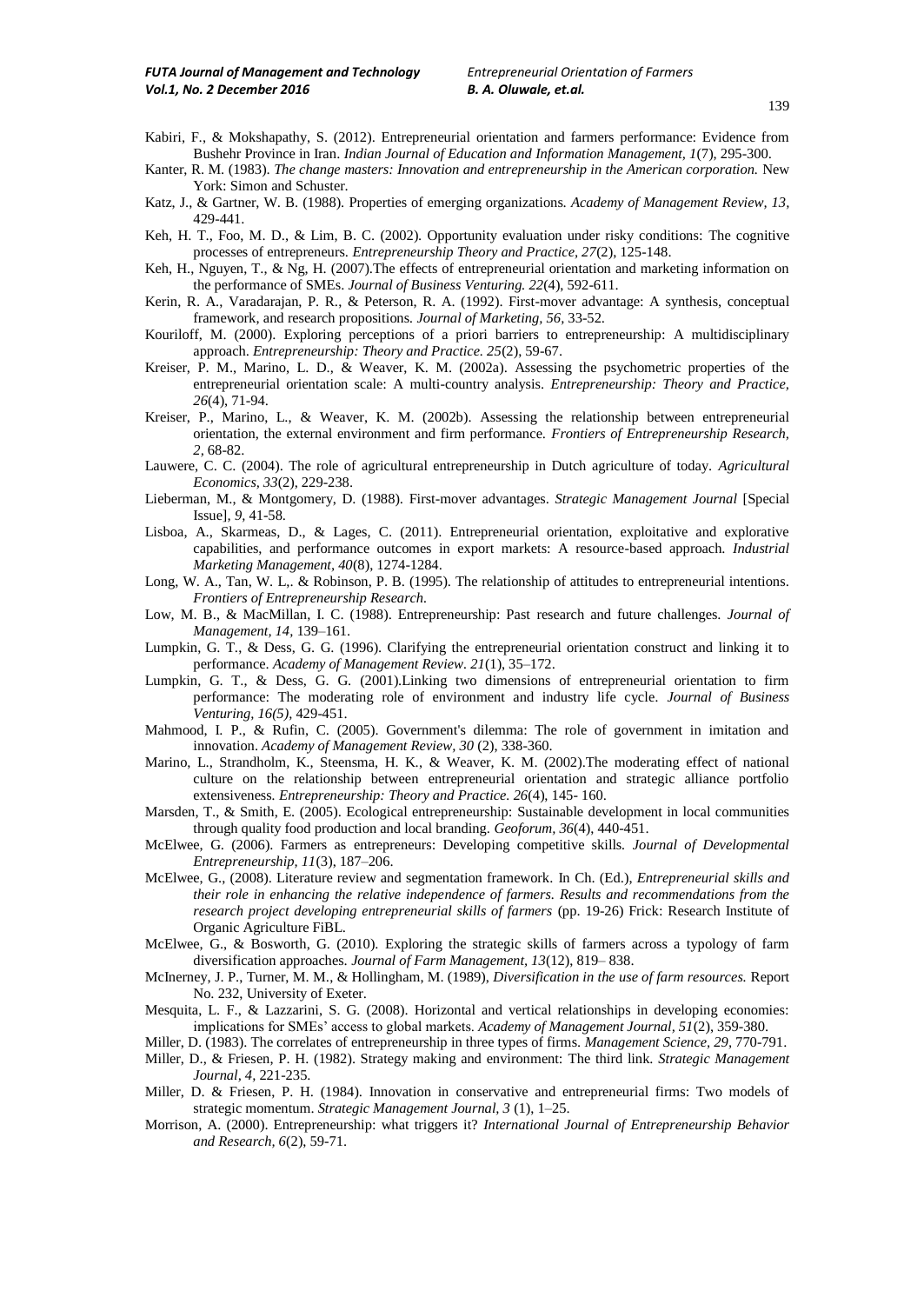- 140
- Mugo, B. J. (2012). Factors affecting adoption of conservation agriculture among smallholder farmers in Ngata Division, Nakuru County. (Unpublished Master"s Thesis).University of Nairobi.
- Naldi, L., Nordqvist, M., Sjöberg, K., & Wiklund, J. (2007).Entrepreneurial orientation, risk taking, and performance in family firms .*Family Business Review, 20*(1), 33-47.
- Nieuwenhuis, L. F. M. (2002). Innovation and learning in agriculture. *Journal of European Industrial Training, 26*(6), 283-291.
- Njeru, G. R. (2003). Livelihood diversification and entrepreneurship: an analysis of production and marketing innovations in smallholder farming in a rural Kenyan district, Mbeere. IDS working paper 539, Institute for Development Studies (IDS), University of Nairobi,.
- Nuweli, N., Diaw, A., Kwadzokpo F., & Elbehri, A. (2013). The role of the private sector and the engagement of smallholder farmers in food value chains: Initiatives and successful cases from Nigeria, Senegal, and Ghana, In A. Elbehri (Ed.), *Rebuilding West Africa's Food Potential.* FAO/IFAD.
- Osikabor, B., Adesope, A. A., Ibrahim, G., Ibrahim, F. M., Babayemi, O. F., & Olatunji, B. T. (2011). Animalagriculture based entrepreneurship: Descriptive norms, perceived economic viability and behavioural intention among final year agriculture related students in Ibadan, Nigeria. *Asian Journal of Agricultural Sciences, 3*(2), 87-93.
- Pérez-Luño, A., Wiklund, J., & Cabrera, R. V. (2011). The dual nature of innovative activity: How entrepreneurial orientation influences innovation generation and adoption. *Journal of Business Venturing, 26,* 555-571.
- Pyysiäinen, J., Anderson, A., McElwee, G., & Vesala, K. (2006). Developing the entrepreneurial skills of farmers: Some myths explored*. International Journal of Entrepreneurial Behavior Research, 12*(1), 21- 39.
- Quatman, C. and Chelladuri, P. (2008). Social network theory and analysis: A complementary lens for inquiry. *Journal of Sport Management, 22,* 338-360.
- Rauch, A., Wiklund, J., Freese, M., & Lumpkin, G. T. (2004). Entrepreneurial orientation and business performance: Cumulative empirical evidence. Paper presented at the 23rd Babson College Entrepreneurship Research Conference. Glasgow: UK.
- Rocha, H. O. (2004). Entrepreneurship and development: The role of clusters*. Small Business Economics, 23*(5), 363-400.
- Rohaizat, B., & Fauziah, S. A. (2002). Access to human capital in entrepreneurship education: A comparison of male and female students in technical disciplines. *Akauntan Nasional, 30-33.*
- Rudmann, C., Vesala, K. M., & Jäckel, J. (2008). Synthesis and recommendations: Entrepreneurial skills and their role in enhancing the relative independence of farmers. *Developing Entrepreneurial Skills of Farmers,* 85-108.
- Schumpeter, J. A. (1934). *The theory of economic development: An inquiry into profits, capital, credit, interest, and the business cycle, 55*. Transaction Publishers.
- Schumpeter, J. A. (1954). *History of Economic Analysis*. New York: Oxford University Press.
- Schwartz, R. G., Teach, R. D., & Birch, N. J. (2005). A longitudinal study of entrepreneurial firm opportunity recognition and product management strategies: Implications by firm type. *International Journal of Entrepreneurial Behavior and Research, 11*(4), 315-29.
- Sciascia, S., Naldi, L., and Hunter, E. (2006). Market orientation as determinant of entrepreneurship: an empirical investigation on SMEs. *New England Journal of Entrepreneurship, 2,* 21-38.
- Shane, S., & Venkataraman, S. (2000).The promise of entrepreneurship as a field of research. *Academy of Management Review, 25*(1), 217-226.
- Shane, S., Venkataraman, S., & MacMillan, I. (1995).Cultural differences in innovation championing strategies. *Journal of Management, 21,* 931-952.
- Shapiro, Z. (1994). *Risk-taking: A managerial perspective*. New York: Russell Sage Foundation.
- Stevenson, H. H., & Jarillo, J. C. (1990). A paradigm of entrepreneurship: Entrepreneurial management. *Strategic Management Journal, 11*(1), 7–27.
- Stewart, W. H., & Roth, P. L. (2001). Risk propensity differences between entrepreneurs and managers: A meta-analytic review. *Journal of Applied Psychology, 86*(1), 145–153.
- Sulo, T., Koech, P., Chumo, C., & Chepng"eno, W. (2012). Socioeconomic factors affecting the adoption of improved agricultural technologies among women in Marakwet County, Kenya. *Journal of Emerging Trends in Economics and Management Sciences*, *3*(4), 312-317.
- Svetlicic, M., Jaklic, A., & Burger, A. (2007). Internationalization of small and medium-sized enterprises from selected Central European economies*. Eastern European Economics, 45*(4), 36-65.
- van de Ven, A., & Poole, M. S. (1995). Explaining development and change in organizations. *Academy of Management Review, 20,* 510-540.
- Vesala, K. M., & Jarkko, P. (2008) (Eds). *Understanding entrepreneurial skills in the farm context.* Frick, Switzerland: Research Institute of Organic Agriculture. Available at: <https://www.fibl.org/fileadmin/documents/shop/1521-understanding-enterpreneurial.pdf>
- Vesper, K. H. (1980). *New venture strategies*. Englewood Cliffs, NJ: Prentice-Hall.